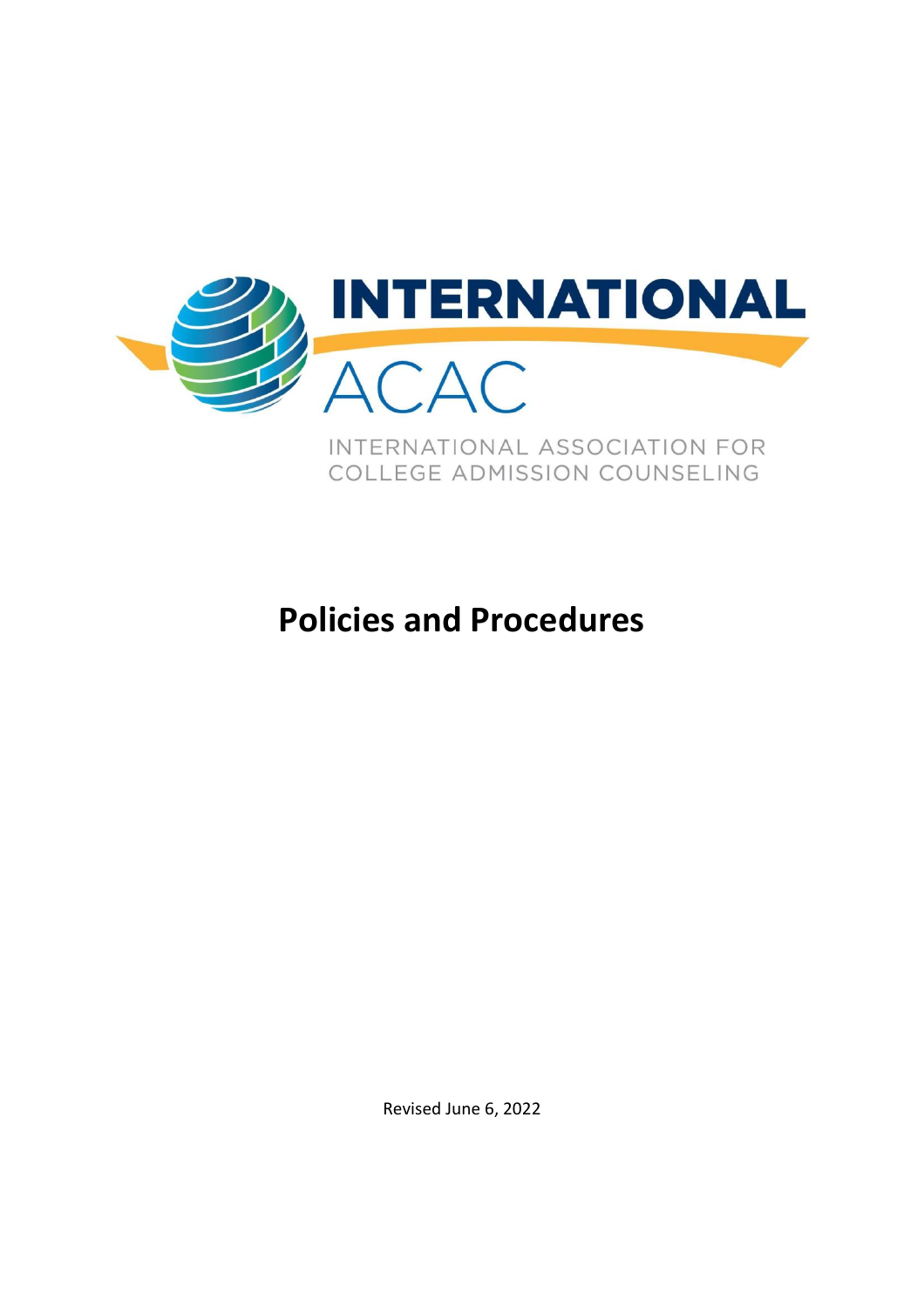## **Table of Contents**

| <b>Governing Documents</b>                        | 4              |
|---------------------------------------------------|----------------|
| <b>Mission Statement</b>                          | 4              |
| <b>Guiding Principles</b>                         | 5              |
| <b>Statement on Diversity</b>                     | 5              |
| Incorporation                                     | 5              |
| <b>International ACAC Executive Board</b>         | 5              |
| <b>General Responsibilities</b>                   | 6              |
| <b>Specific Responsibilities</b>                  | 6              |
| President                                         | $\overline{7}$ |
| President-Elect                                   | 7              |
| <b>Past President</b>                             | 8              |
| Vice President for Admissions Practices           | 9              |
| Vice President for Advocacy and Outreach          | 9              |
| Vice President for Communications                 | 10             |
| Vice President for Finance                        | 11             |
| Vice President for Inclusion, Access, and Success | 11             |
| Vice President for Membership                     | 12             |
| Vice President for Professional Development       | 13             |
| Delegates to the NACAC Assembly                   | 14             |
| Committees                                        | 15             |
| <b>Standing Committees</b>                        | 15             |
| <b>Committee Member Responsibilities</b>          | 15             |
| Size and Scope                                    | 15             |
| <b>Terms of Committee Tenure</b>                  | 15             |
| Appointment and Removal                           | 16             |
| <b>Ad-Hoc Committees</b>                          | 16             |
| <b>Annual Conference</b>                          | 16             |
| Attendance                                        | 16             |
| <b>Regional Institutes</b>                        | 17             |
| Awards                                            | 17             |
| The Peter Hauet Lifetime Achievement Award        | 17             |
| Distinguished Service Award                       | 18             |
| <b>Rising Star Award</b>                          | 18             |
| Criteria                                          | 18             |
| International ACAC Scholar Program                | 18             |
| Criteria                                          | 19             |

2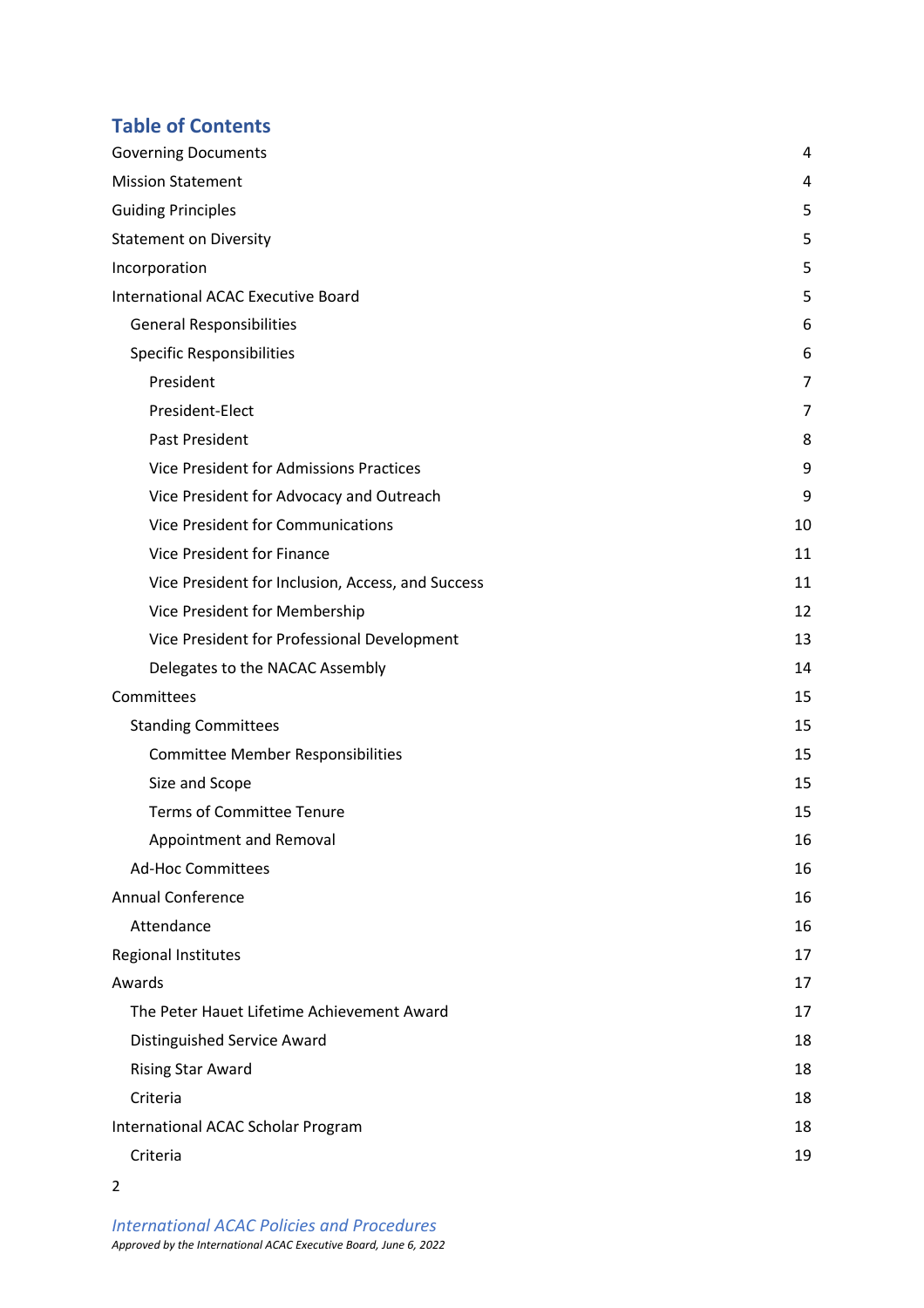| <b>Finance Policies</b>                                              | 19 |
|----------------------------------------------------------------------|----|
| <b>Financial Responsibility and Accountability</b>                   | 20 |
| <b>Executive Director</b>                                            | 20 |
| <b>Finance Committee</b>                                             | 20 |
| Review, Approval, and Enforcement of the Fiscal Policy               | 20 |
| Review and Purpose of Accounts and Reserve Fund                      | 20 |
| <b>Savings Accounts</b>                                              | 20 |
| <b>Money Market Accounts</b>                                         | 20 |
| <b>Checking Account</b>                                              | 21 |
| <b>Global Fund</b>                                                   | 21 |
| International ACAC Scholar Program                                   | 21 |
| <b>Reserve Fund</b>                                                  | 21 |
| <b>Financial Operations</b>                                          | 21 |
| <b>Budgeting and Finance Process</b>                                 | 21 |
| Routine Expenditures                                                 | 22 |
| <b>Authorized Expenses</b>                                           | 22 |
| <b>NACAC Annual Conference</b>                                       | 22 |
| <b>International ACAC Annual Conference</b>                          | 23 |
| NACAC Leadership Development Institutes (Winter and Summer)          | 23 |
| NACAC Advocacy Day                                                   | 23 |
| Guiding the Way to Inclusion Conference                              | 23 |
| Conditions and Guidelines for International ACAC Business Travel     | 23 |
| <b>General Guidelines</b>                                            | 23 |
| Air Transportation                                                   | 23 |
| <b>Ground Transportation</b>                                         | 23 |
| Lodging                                                              | 24 |
| Setting Fees for Services and Activities                             | 24 |
| <b>Volunteer Services</b>                                            | 24 |
| <b>Investment Policy</b>                                             | 24 |
| Responsibilities of the Finance Committee and the Executive Director | 24 |
| Responsibilities of the Investment Advisor                           | 25 |
| Conference Exhibitors, Sponsors, and Advertisers                     | 25 |
| <b>Guiding Principles</b>                                            | 26 |
| <b>Conference Exhibitors</b>                                         | 26 |
| Conference Sponsorship                                               | 26 |
| Sponsorship Levels                                                   | 26 |
| Gold Sponsorship                                                     | 26 |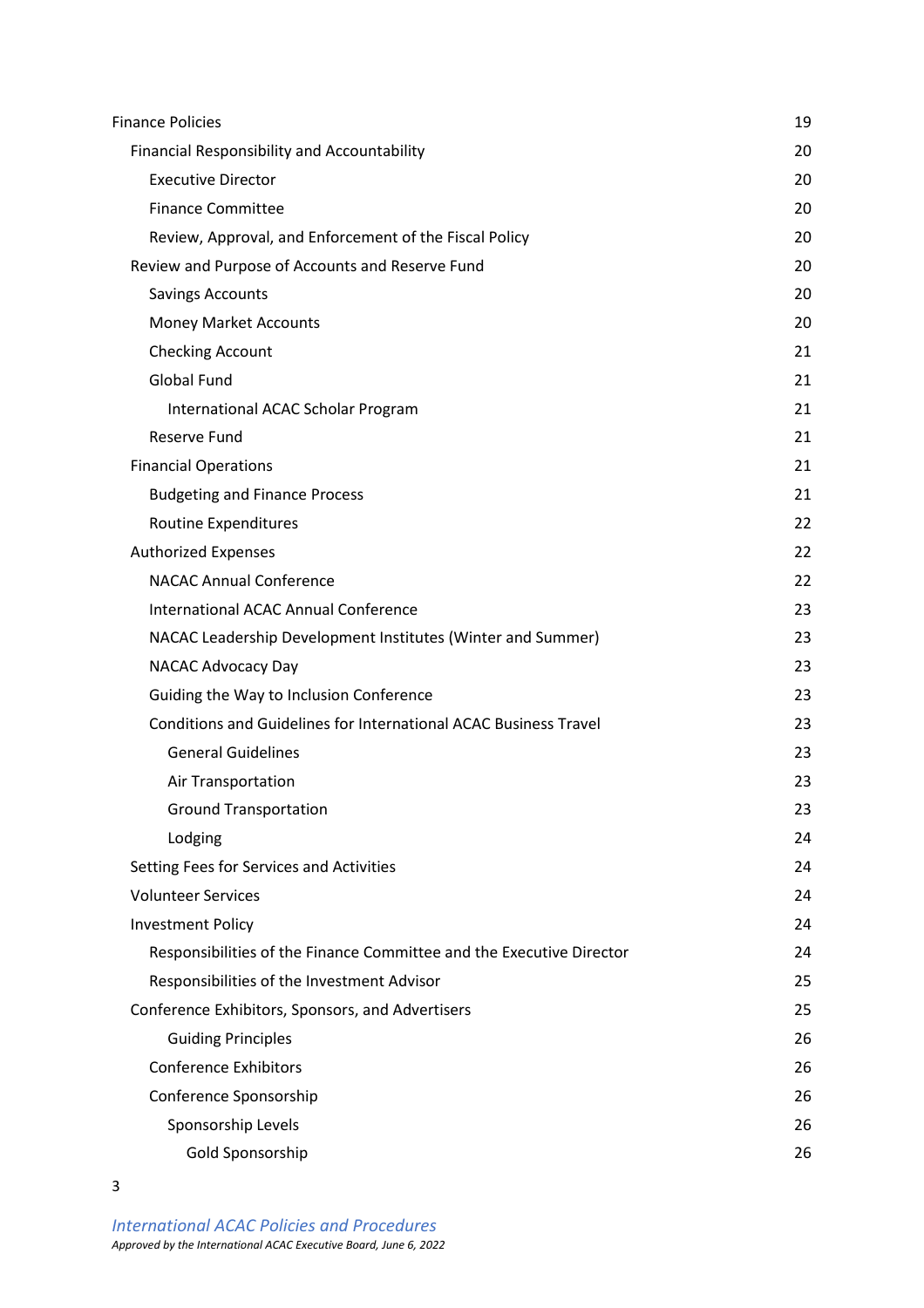| Silver Sponsorship                        | 27 |
|-------------------------------------------|----|
| <b>Bronze Sponsorship</b>                 | 27 |
| <b>Conference Program Advertising</b>     | 27 |
| Auditing and Tax Return Policy            | 27 |
| Insurance                                 | 27 |
| <b>Financial Information</b>              | 28 |
| <b>Membership Policies</b>                | 28 |
| <b>General Membership Policies</b>        | 28 |
| Membership Categories and Types           | 30 |
| Institutional Membership                  | 30 |
| Organizational Membership                 | 31 |
| Individual Membership                     | 32 |
| <b>Voting Status</b>                      | 32 |
| Membership Criteria                       | 33 |
| The Membership Year                       | 34 |
| Membership Applications and Renewals      | 34 |
| <b>Membership Dues</b>                    | 35 |
| <b>Membership Standards</b>               | 35 |
| <b>Membership Directory</b>               | 35 |
| Logo Use                                  | 36 |
| <b>Governance and Nominating Policies</b> | 36 |
| Responsibility                            | 36 |
| <b>Committee Structure</b>                | 36 |
| Election                                  | 37 |
| <b>Social Media Policies</b>              | 37 |

# <span id="page-3-0"></span>Governing Documents

The NACAC Bylaws and International ACAC Bylaws shall supersede all sections of these Board Policies and Procedures. The Board Policies and Procedures shall provide administrative direction to International ACAC and its Executive Board to effectively carry out the Bylaws and functions of the Association.

# <span id="page-3-1"></span>Mission Statement

To facilitate global interaction among counselors and institutions in support of secondary students transitioning to higher education, while promoting professional standards that foster ethical and social responsibility.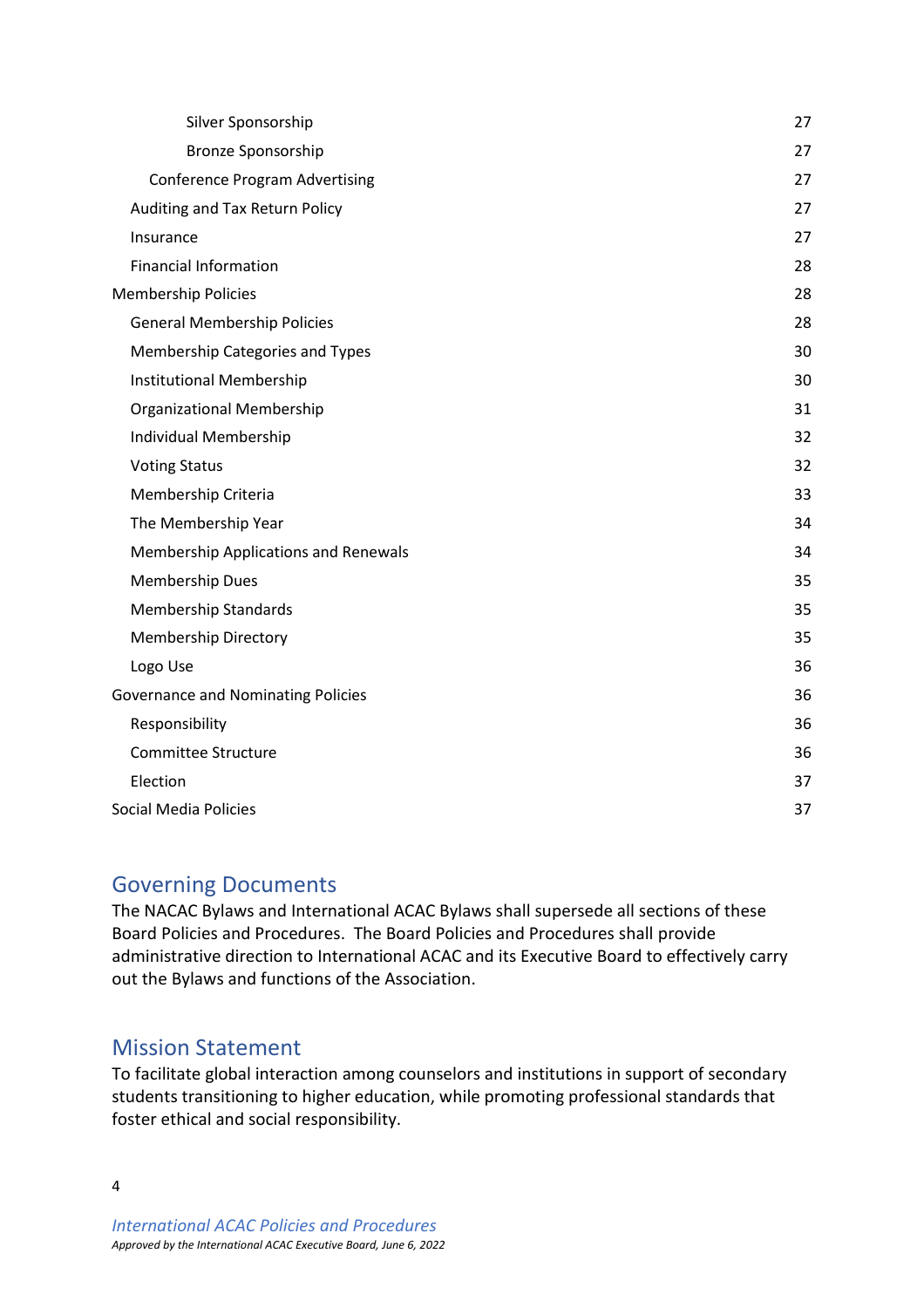# <span id="page-4-0"></span>Guiding Principles

We, International ACAC, undertake to be open and accountable with all policies, procedures, decisions, and actions. The Board, committees, sub-committees, and work groups will:

- Be in alignment with the organization's mission, ethical statement (NACAC's Guide to Ethical Practice in College Admission), and in support of its integrity;
- Be student-centered, fostering opportunities to be successful in navigating their journey to higher education;
- Be responsive to the membership and those who share in the organization's mission;
- Be inclusive and mindful of its constituents' international voice; and
- Be conducted in the spirit of collaborative knowledge-sharing.

# <span id="page-4-1"></span>Statement on Diversity

International ACAC values diversity and inclusion. We endeavor to fully pursue that goal by engaging any professional who is ethically contributing to the process of supporting students as they move from secondary schooling to higher education. We welcome all persons regardless of age, gender, sex, race, color, nationality, ethnicity, culture, religion, sexual orientation, socioeconomic status, or disability or handicap. We hope the engage professionals who represent an array of thoughts, backgrounds, and experiences.

### <span id="page-4-2"></span>Incorporation

International ACAC is incorporated in the Commonwealth of Virginia. Under Delaware law, where NACAC is registered, International ACAC is a non-stock corporation, which means it is not owned by shareholders. International ACAC is registered with the US government as a 501(c)(3), meaning it is a non-profit entity.

# <span id="page-4-3"></span>International ACAC Executive Board

The Executive Board of International ACAC serves to advise the President and provide administrative leadership in developing and implementing policies, programs, and services for the Association. Membership of the Executive Board includes:

> President President-Elect Past President Vice President for Admissions Practices Vice President for Advocacy and Outreach Vice President for Communications Vice President for Diversity, Equity, and Inclusion Vice President for Finance Vice President for Inclusion, Access, and Success Vice President for Membership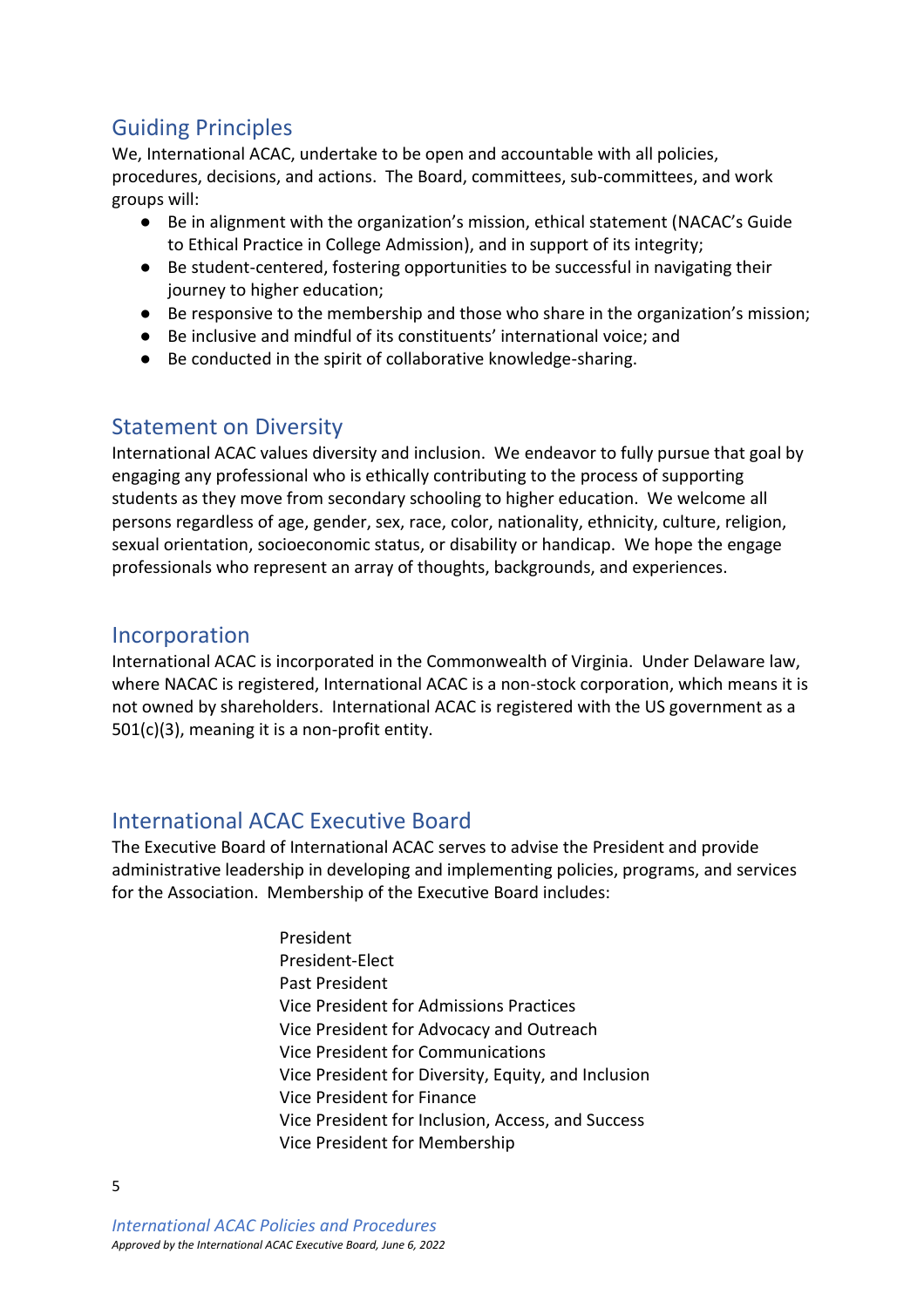Vice President for Professional Development Delegates to the NACAC Assembly

#### <span id="page-5-0"></span>General Responsibilities

In carrying out their functions for International ACAC, members of the Executive Board are subject to three primary legal obligations: a duty of care, a duty of loyalty, and a duty of obedience. The duties of care, loyalty, and obedience are the common law terms for the standards that the law uses to gauge the legality of a governing member's acts or omissions. The duty of care calls upon each member of the Executive Board to participate in the decisions of the Board and to keep informed with respect to such decisions. The duty of loyalty requires Executive Board members to exercise their powers in the interest of International ACAC, rather than in their own personal interest or the interest of another entity or person. The duty of obedience ensures that the Association is operating according to its governing documents and in accordance with the law.

By assuming office, each member of the Executive Board acknowledges that with regard to any activity or opportunity, the best interest of International ACAC must prevail over their individual interests or those of other entities or organizations. Potential board members should understand that their involvement in governance in other organizations might forestall involvement on the International ACAC Executive Board. Before an Executive Board member engages in a transaction, which they may know may be of interest to International ACAC, the Executive Board member must disclose the transaction to the Executive Board in sufficient detail and give adequate time to act or decline with regard to such transaction. A corporate opportunity arises when an Executive Board member knows that they can participate in a transaction, which would possibly fall within, or compete with, International ACAC's present or future activities. The Executive Board member must affirmatively present the opportunity to the Executive Board before participating in the transaction outside International ACAC.

### <span id="page-5-1"></span>Specific Responsibilities

Each member of the International ACAC Executive Board has these specific responsibilities:

- 1. To participate fully in all meetings of the Executive Board (in-person and virtually). There are at least two Executive Board meetings each year held in conjunction with the NACAC and International ACAC annual conferences. Additionally, there are periodic meetings held via telephone, web chat, or other remote meetings platforms throughout the year;
- 2. To serve as a voting member of the Executive Board, International ACAC, and NACAC;
- 3. To become familiar with and uphold the *International ACAC Bylaws* and *Executive Board Policies and Procedures*;
- 4. To provide progress reports as requested by the President in advance of Executive Board meetings;
- 5. To prepare, if appropriate, budget proposals for submission to the International ACAC Finance Committee for consideration in the Association's overall operating budget development; and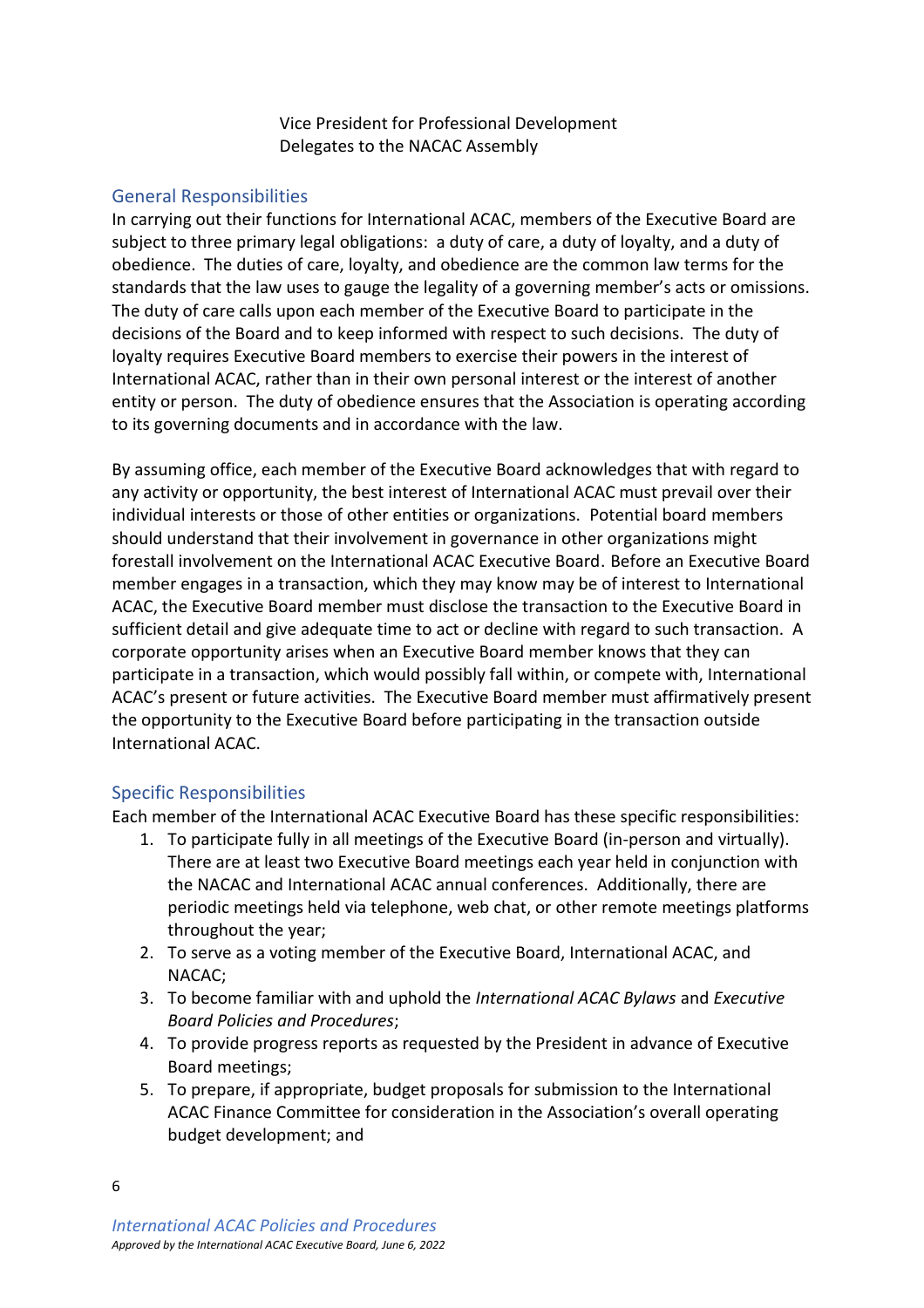6. To maintain an accurate accounting of expenditures, including receipts, for all International ACAC programs and initiatives within their purview.

*Time commitment for Executive Board Members: NACAC Conference (7 days), International ACAC Conference (7 days), planning and preparation (3-8 hours per week, on average, but likely more in the lead-up to the annual Summer Conference and NACAC Conference). For additional time required by International ACAC, please see specific Executive Board position description.*

### <span id="page-6-0"></span>President

### 1-year term, 3-year commitment

### *Responsibilities*

The International ACAC Presidency requires a three-year commitment as President-Elect, President, and then Past President.

- 1. The President attends, at the expense of International ACAC and/or NACAC, the NACAC Leadership Development Institute (LDI) in July, and the Winter Leadership Meeting in February or March;
- 2. Serves as chairperson and a voting member of the Executive Board;
- 3. Presides at General Membership Meetings and at meetings of the Executive Board;
- 4. Conducts Executive Board meetings in a manner that will assure that the focus of the meetings remains in the best interest of International ACAC;
- 5. Serves as an ex-officio member of all International ACAC committees;
- 6. Appoints the chairperson of the ad-hoc committees which are judge necessary to enrage International ACAC to accomplish its purposes;
- 7. Serves as counsel to the Association on concerns by the membership;
- 8. Serves as official spokesperson for the Association, with the right to delegate this responsibility;
- 9. Guides the work of the Executive Board in regard to strategic planning;
- 10. Prepares the agenda for Executive Board and General Membership meetings;
- 11. Shares financial responsibility, as outlined, for the Vice President for Finance;
- 12. Submits the annual report to NACAC;
- 13. Attends International ACAC Regional Institutes, as decided amongst the Leadership Team;
- 14. Serves next term as Past-President; and
- 15. Serves as a Delegate to the NACAC Assembly.

*Time commitment as President: NACAC Conference (7 days), International ACAC Conference (7 days), NACAC Legislative Conferences (3 days each), planning and preparation (average 10-12 hours per week).*

### <span id="page-6-1"></span>President-Elect

### 1-year term, 3-year commitment

### *Responsibilities*

7

The International ACAC Presidency requires a three-year commitment as President-Elect, President, and then Past President.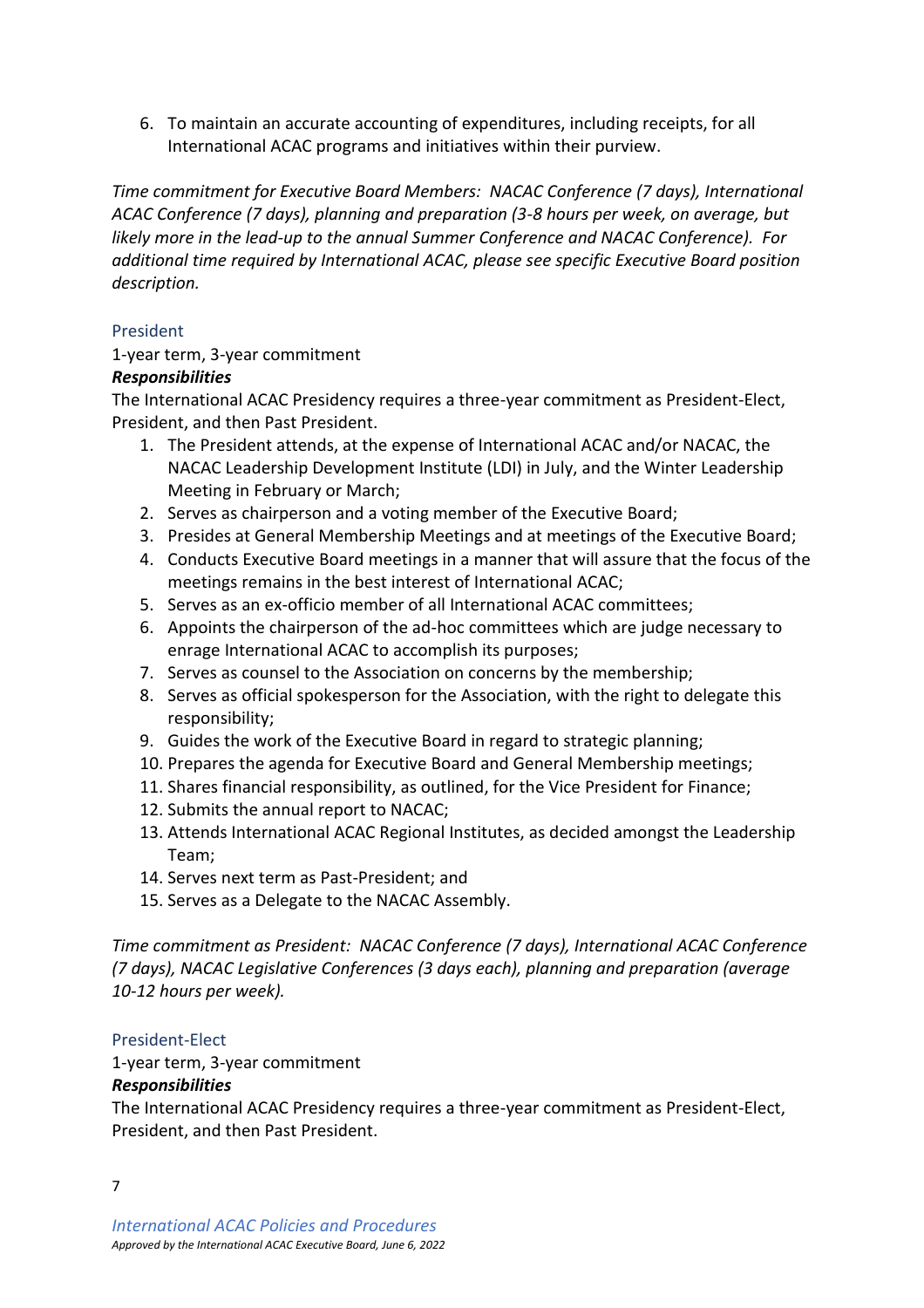- 1. The President-Elect attends, at the expense of International ACAC and/or NACAC, the NACAC Leadership Development Institute (LDI) in July, and the Winter Leadership Meeting in February or March;
- 2. Attends all Executive Board meetings and, in the absence of the President, serves as interim chairperson of the Executive Board;
- 3. Succeeds to the office of the President in the event of a vacancy in that office;
- 4. Serves as ex-officio member of all International ACAC committees to enhance understanding of the Association's leadership, governance, and management;
- 5. Serves as a member of the Governance and Nominating Committee;
- 6. Participates, as requested, in other state or regional conferences;
- 7. In cooperation with the President and Past President, assures International ACAC representation and involvement in other allied associations;
- 8. Serves as a voting member of the Executive Board;
- 9. Serves as coordinator of the International ACAC Summer Conference;
- 10. Serves as Alternate Delegate to the National Assembly;
- 11. Attends International ACAC Regional Institutes, as decided amongst the Leadership Team;
- 12. Assists the President in the goals and objectives of International ACAC; and
- 13. Serves the next year as President and the following year as Past President.

### *Required Knowledge/Skills:*

Demonstrated leadership skills

Previous board and/or committee experience (International ACAC or other)

Demonstrated commitment to diversity, equity, inclusion and justice

Strong oral and written communication skills

Ability to work with remote teams globally

Experience working with multicultural stakeholders and intercultural awareness Previous event or conference planning experience

*Time commitment as President-Elect: International ACAC Conference (7 days), NACAC Conference (7 days), NACAC Leadership Conferences (2 @ 3 days each), International ACAC Leadership Summit (2 days), planning and preparation (8-10 hours per week, more in the weeks leading up to the annual Summer Conference).*

### <span id="page-7-0"></span>Past President

1-year term, 3-year commitment

- 1. The Past President attends, at the expense of International ACAC and/or NACAC, the NACAC Leadership Development Institute (LDI) in July, and the Winter Leadership Meeting in February or March;
- 2. Serves as Chair of the Governance and Nominating Committee. The Governance and Nominating Committee reviews and selects the slate of candidates for each office and the nominees for the annual awards;
- 3. Reviews and recommends updates to the Bylaws;
- 4. In cooperation with the President and President-Elect, assures International ACAC representation and involvement in other allied associations;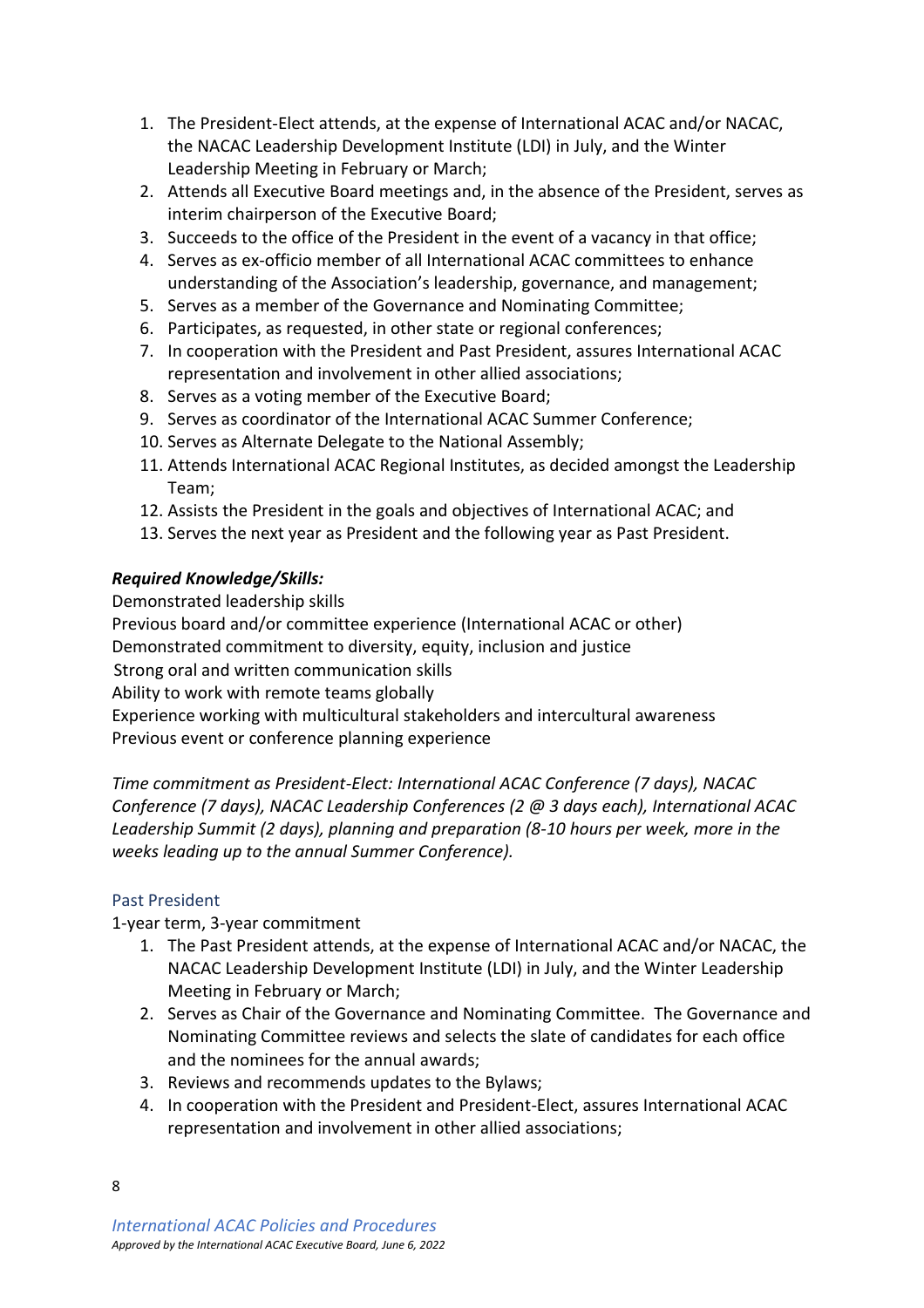- 5. Attends International ACAC Regional Institutes, as decided amongst the Leadership Team;
- 6. Supports, assists, and acts as general counsel to the President;
- 7. Serves as a voting member of the Executive Board; and
- 8. Represents International ACAC at the NACAC Assembly, serving as the Chief Delegate, providing training for the International ACAC delegation.

*Time commitment as Past-President: NACAC Conference (7 days), International ACAC Conference (7 days), NACAC Legislative Conferences (3 days each), planning and preparation (average 8-10 hours per week).*

### <span id="page-8-0"></span>Vice President for Admissions Practices

### 3-year term

### **Responsibilities**

- 1. The Vice President for Admission Practices serves as chairperson of the Admissions Practices (AP) Committee. The AP Committee's responsibilities are
	- a. To educate admission and counselling professionals and their institutions regarding the nature of ethical standards as adopted and prompted by NACAC and International ACAC;
	- b. To promote awareness of ethical practices among students and their families.
- 2. Ensures the confidential nature of the work while reporting all appropriate actions of the Admission Practices Committee to the Executive Board;
- 3. Represents the Association in discussions and presentations of admission practices, ethical concerns, and challenges faced by members;
- 4. Assists in the preparation and presentation of professional development opportunities and materials for International ACAC members, admissions practices counterparts, other allied associations, and students as deemed appropriate;
- 5. Periodically notifies the general membership on trends or issues relating to admission practices;
- 6. Responds to questions relating to admission practices from the membership and media; and
- 7. Serves as a voting member of the Executive Board.

**Required Knowledge/Skills:** The VP for Admission Practices should have an interest in making certain that all International ACAC members maintain the highest professional standards.

*Time commitment: NACAC Conference (7 days), International ACAC Conference (7 days), planning and preparation time (3-8 hours per week).*

### <span id="page-8-1"></span>Vice President for Advocacy and Outreach

### 3-year term

### **Responsibilities**

1. The Vice President for Advocacy and Outreach communicates information regarding school and college admission counselling to legislative bodies;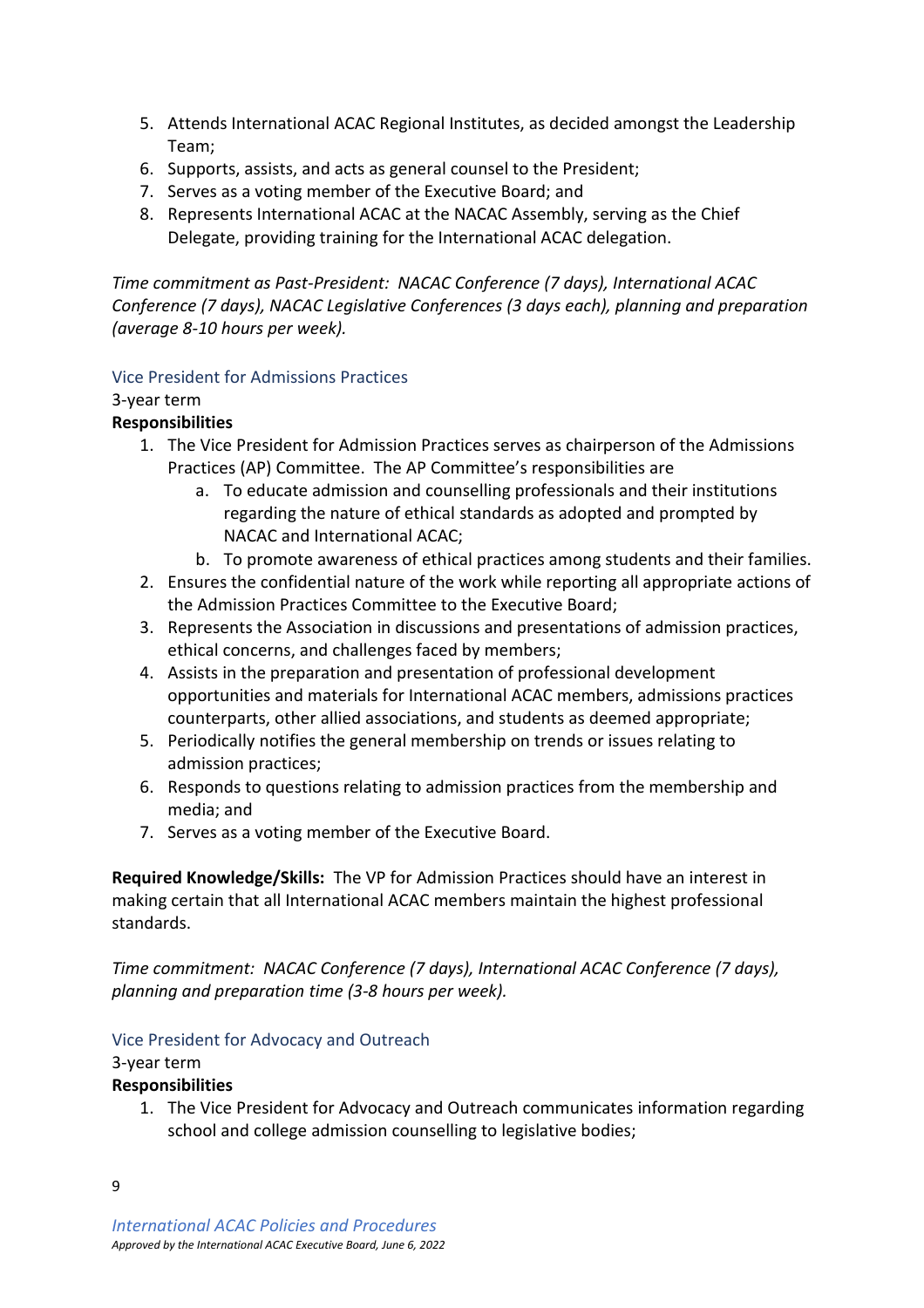- 2. Monitors the granting of student visas and makes recommendations to International ACAC and NACAC;
- 3. Attends the NACAC Legislative Conference in Washington, DC in February/March. Expenses for this conference shall be covered by International ACAC and NACAC;
- 4. Oversees the planning of Regional Institute programming, by promoting and maintaining the cycle of Regional Institutes, including identifying potential project managers and hosts;
- 5. Serves as chairperson of the Advocacy and Outreach Committee, whose responsibilities include supporting the responsibilities of the Vice President; and
- 6. Serves as a voting member of the Executive Board.

**Required Knowledge/Skills:** The VP for Advocacy and Outreach should have an interest in governmental and political matters throughout the world. The VP for Advocacy and Outreach should have an interest in and monitor relevant policies worldwide and be able to develop advocacy plans to address issues relevant to International ACAC's international membership. The VP for Advocacy and Outreach should be interested in being able to develop strong relationships in multicultural settings.

*Time Commitment: NACAC Conference (7 days), International ACAC Conference (7 days), planning and preparation time (3-8 hours per week).*

### <span id="page-9-0"></span>Vice President for Communications

### 3-year term

### **Responsibilities**

- 1. The Vice President for Communications supports the efforts of International ACAC by striving to create a positive awareness of International ACAC by facilitating, enhancing, and supporting the flow of information among members, the Executive Board, and public at large;
- 2. Holds primary responsibility for the International ACAC website;
- 3. In conjunction with the Vice President for Membership, works with outside organizations who would like to access our membership database for emailing purposes;
- 4. Periodically provides email or written newsletters to the membership;
- 5. Serves as liaison between International ACAC and the NACAC Communications Office;
- 6. Responsible for delivering surveys, producing webinars, managing social media accounts, and online conference guides;
- 7. The VP for Communications serves as chairperson of the Communications Committee; and
- 8. Serves as a voting member of the Executive Board.

**Required Knowledge/Skills:** The VP for Communications should have skills in the use of email and web-based communications. The VP for Communications is responsible for the upkeep of the International ACAC website and for the management of social media accounts. The VP for Communications is responsible for developing periodic e-newsletter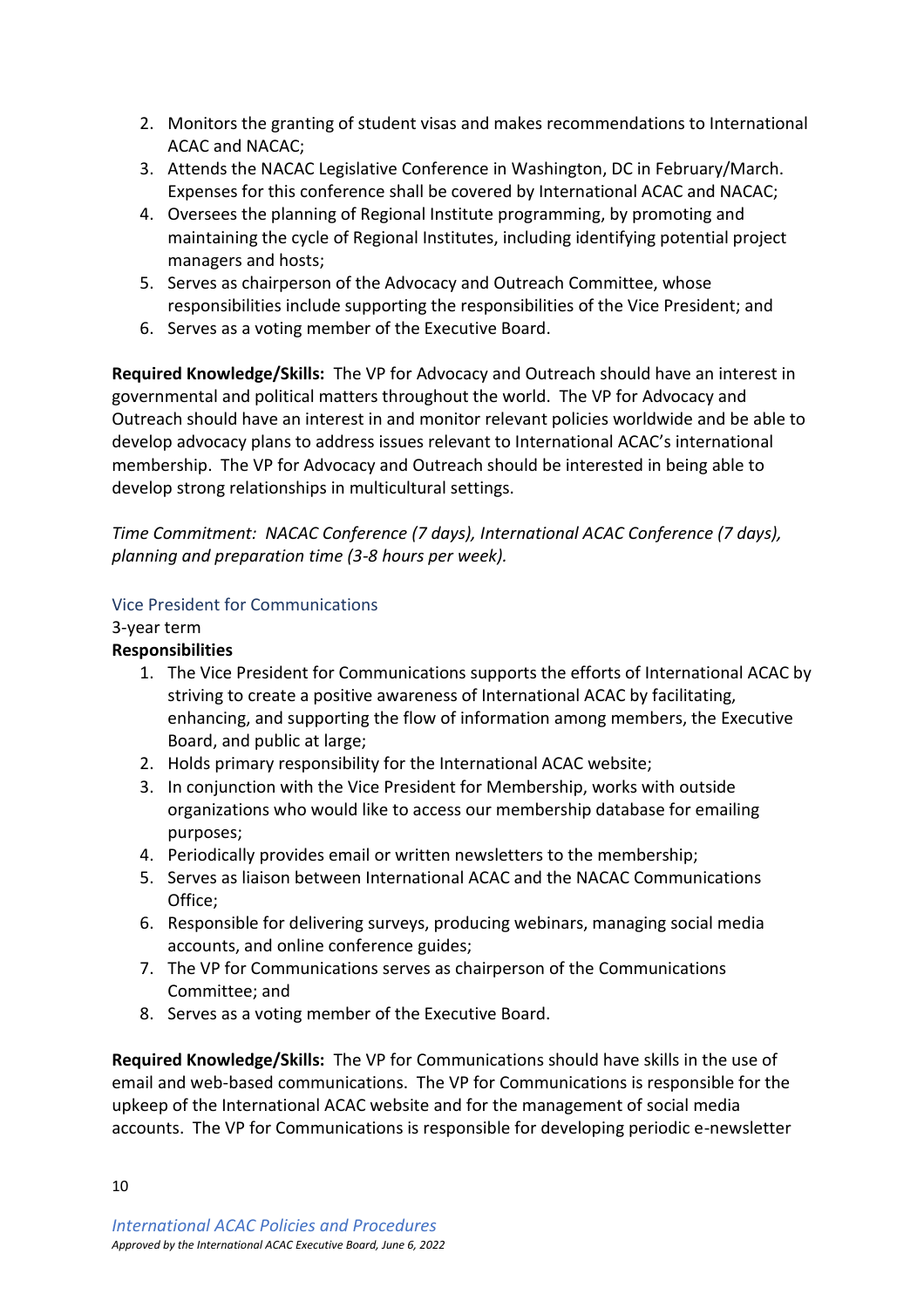updates and posting them to the website. Press releases are also the responsibility of this office.

*Time Commitment: NACAC Conference (7 days), International ACAC Conference (7 days), planning and preparation time (3-8 hours per week).*

<span id="page-10-0"></span>Vice President for Diversity, Equity, and Inclusion

### 3-year term

### **Responsibilities**

- 1. Serves as chairperson of the Diversity, Equity, and Inclusion Committee
- 2. Serves as a voting member of the Executive Board

### Vice President for Finance

### 3-year term

### **Responsibilities**

- 1. Serves as chairperson of the Finance Committee. The Finance Committee:
	- a. Makes budget estimates;
	- b. Recommends to the Executive Board investment and audit policies and supervises all other International ACAC financial matters, as well as preparing financial reports for the Executive Board; and
	- c. Develop a budget to be approved at the Executive Board meeting held during the NACAC conference.
- 2. Provides fiscal oversight (checks and balances) for the Executive Director and reviews financial transactions;
- 3. Reports on the financial condition and results of operations of International ACAC to the Executive Board and general membership in meetings and written communications;
- 4. Calls, plans, and organizes all Finance Committee meetings; and
- 5. Serves as a member of the Executive Board

**Required Knowledge/Skills:** The VP for Finance needs to have basic

accounting/bookkeeping skills. Although the Executive Director is responsible for the dayto-day financial activities of International ACAC, the VP for Finance provides checks and balances to ensure that both the Executive Director and Executive Board are fiscally responsible.

*Time Commitment: NACAC Conference (7 days), International ACAC Conference (7 days), planning and preparation (3-8 hours per week).*

### <span id="page-10-1"></span>Vice President for Inclusion, Access, and Success

### 3-year term

### **Responsibilities**

- 1. The Vice President for Inclusion, Access, and Success promotes sensitivity to human differences and guides the expansion of equal access for all students to postsecondary educational opportunities'
- 2. Promotes, coordinates, and manages the International ACAC Scholar Program;
- 3. Attends the Guiding the Way to Inclusion Conference.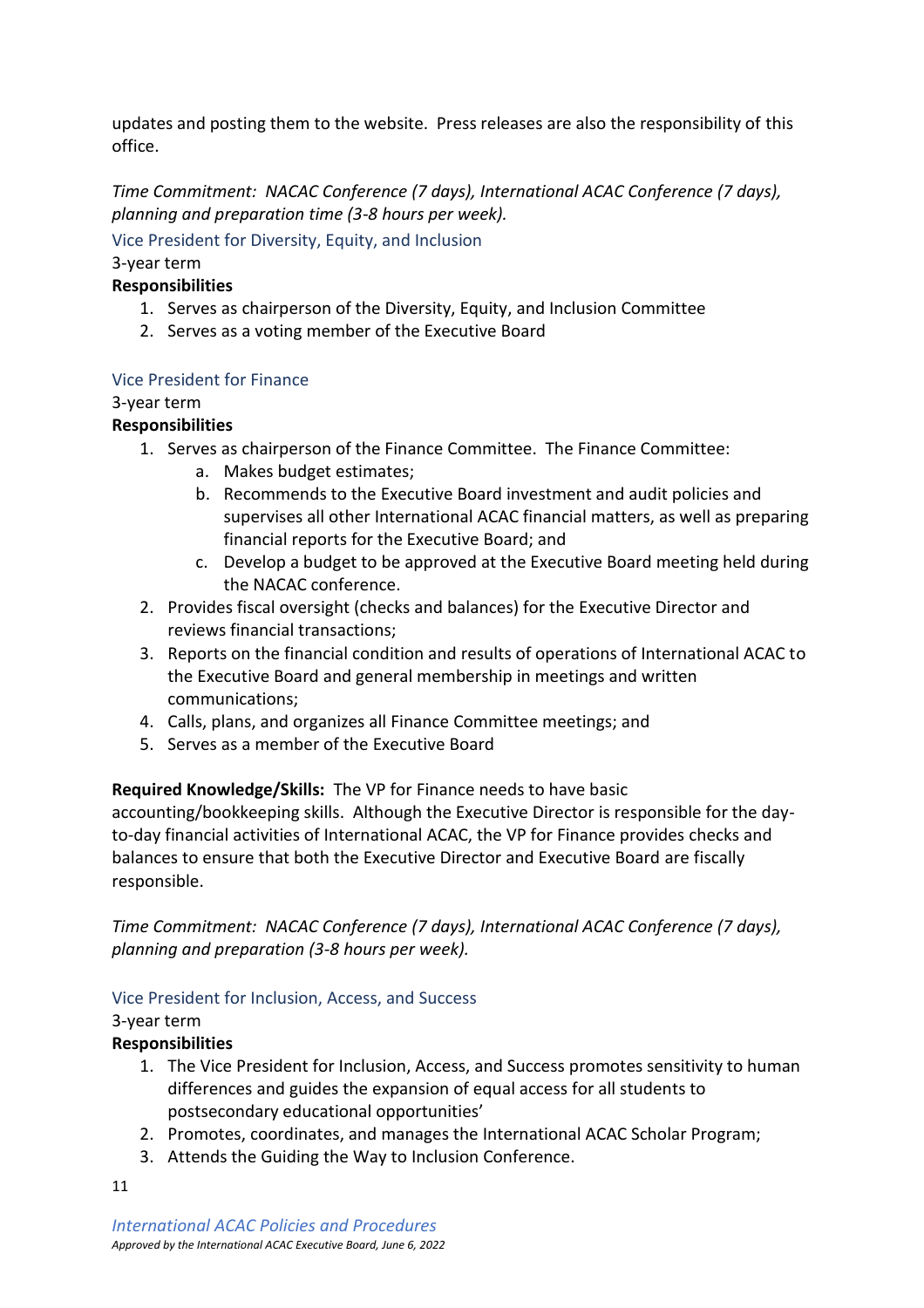- 4. Chairs the Inclusion, Access, and Success Committee;
- 5. Creates and promotes resources that support members' work by providing up-todate information on financial aid and scholarship programs around the world for economically-disadvantaged international students.
- 6. Works with the Vice President for Membership to ensure all regions of the world are represented in the Association; and
- 7. Serves as a voting member of the Executive Board.

**Required Knowledge/Skills:** The VP for Inclusion, Access, and Success should have a strong interest in college and university access for all student populations, financial aid and scholarship programs for international students, and supporting underrepresented populations at colleges and universities.

*Time Commitment: NACAC Conference (7 days), International ACAC Conference (7 days), Guiding the Way to Inclusion Conference (4 days), planning and preparation time (3-8 hours per week).*

### <span id="page-11-0"></span>Vice President for Membership

### 3-year term

### **Responsibilities**

- 1. The Vice President for Membership maintains and, through various activities, increases the membership of International ACAC;
- 2. Coordinates and implements membership drives;
- 3. Serves as a liaison with and promotes membership in NACAC;
- 4. Annually produces the membership directory and other membership information;
- 5. Works with the Vice President for Technology and Communications to ensure member records are accessible on the International ACAC website;
- 6. Communicates with each member institution and individual members regarding their membership status;
- 7. Reports membership activity to the Executive Board and the general membership;
- 8. Monitors the web-based membership database for accuracy;
- 9. Works closely with the VP for Technology and Communications to enhance the positive image of International ACAC and to make members more visible;
- 10. Develops, maintains, and implements membership policies and procedures;
- 11. Manages the processing and review of new member applications in accordance with NACAC Bylaws, International ACAC Bylaws, the NACAC Statement of Principles of Good Practice, and International ACAC membership policies;
- 12. The Vice President for Membership serves as chairperson of the Membership Committee; and
- 13. Serves as a voting member of the Executive Board.

**Required Knowledge/Skills:** The International ACAC member records are stored on our website and all changes are made online. The VP for Membership periodically downloads data and should have a good background in the use of Excel. As new members join International ACAC via the online system, the VP for Membership reviews their applications and either approves or rejects their request for membership.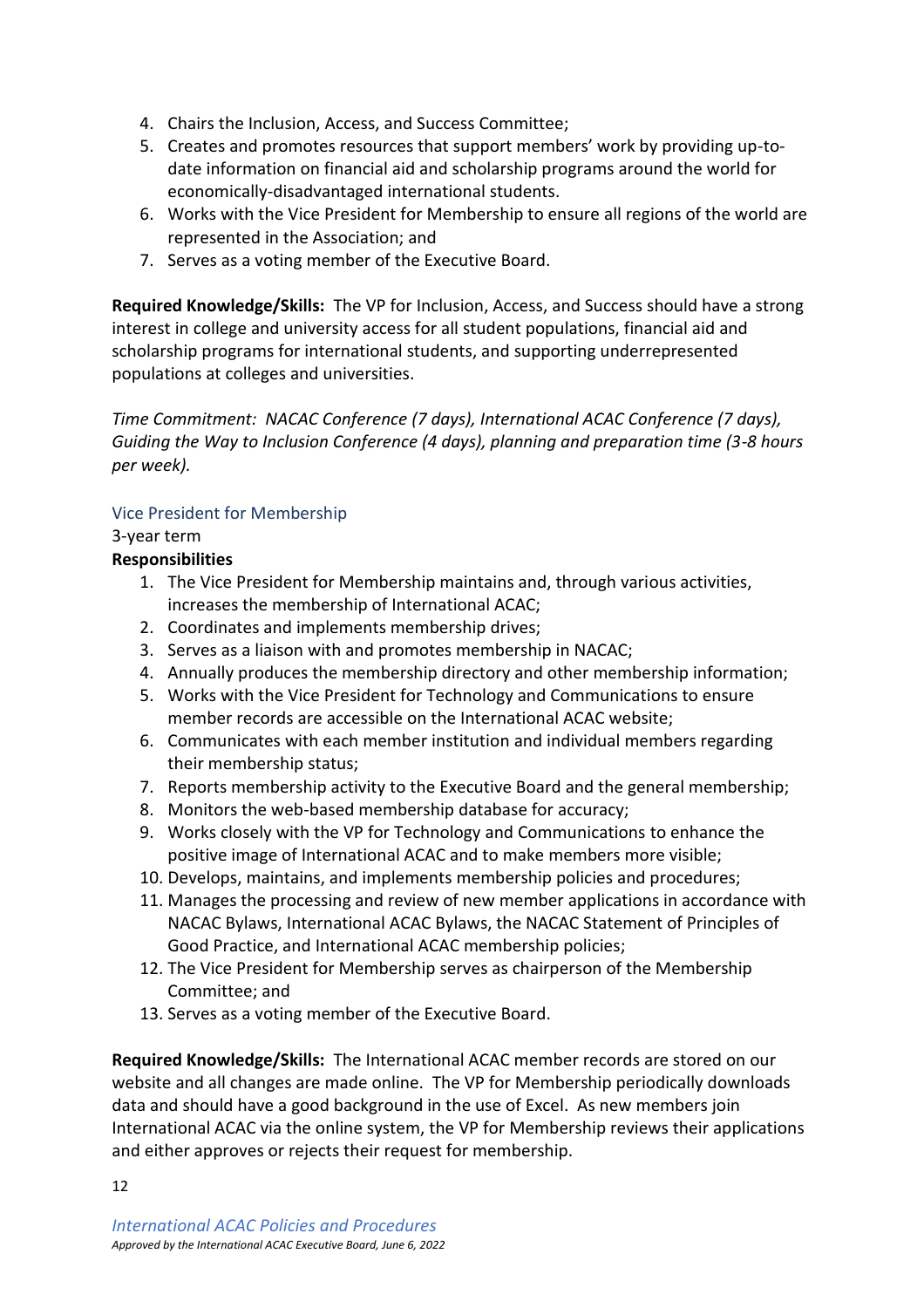The VP for Membership is charged with finding way of increasing our membership, especially the membership of overseas secondary counselors. Ideas about how to reach out to these members and to market International ACAC would be especially helpful.

*Time Commitment: NACAC Conference (7 days), International ACAC Conference (7 days), planning and preparation time and time spent on weekly maintenance or reviewing membership applications or concerns (3-8 hours per week).*

#### <span id="page-12-0"></span>Vice President for Professional Development

#### 3-year term

### **Responsibilities**

- 1. The Vice President for Professional Development is charged with the development, implementation, and evaluation of the professional development programs for all members;
- 2. Coordinates the International ACAC Pre-Conference Institute, and any other workshop development, at the annual International ACAC Summer Conference;
- 3. Works with all members of the Executive Board, and others as required, to develop programs, training models, and forums for professional issues and trends;
- 4. Coordinates curriculum, content, and session panelists for webinar and online offerings;
- 5. Coordinates the submission for the NACAC session proposal by the deadline, and coordinates the NACAC Imagine Grant submissions;
- 6. Oversees the coordination of the annual International ACAC Bus Tour;
- 7. The Vice President for Professional Development serves as chair for the Professional Development Committee; and
- 8. Serves as a voting member of the Executive Board.

**Required Knowledge/Skills:** The VP for Professional Development needs to have skills in the following areas:

- 1. Passion for on-going professional development and identifying members' talents and expertise to share through PD offerings;
- 2. The ability to develop content and curriculum for the annual conference, pre- and post-conference institutes, and Regional Institutes, and to find members to present them. Having attended past NACAC, CIS, or International ACAC Conferences and Regional Institutes is often helpful;
- 3. The ability to write and submit NACAC grant applications in a timely manner;
- 4. The ability to network and collaborate across the membership to organize presenters on relevant topics as professional development opportunities are created;
- 5. Knowledge of data and analysis;
- 6. The ability to manage a committee of volunteers across time zones to work on yearround projects as they relate to professional development opportunities;
- 7. Attention to detail, follow-through, and fiscal management and professional written and oral communication skills;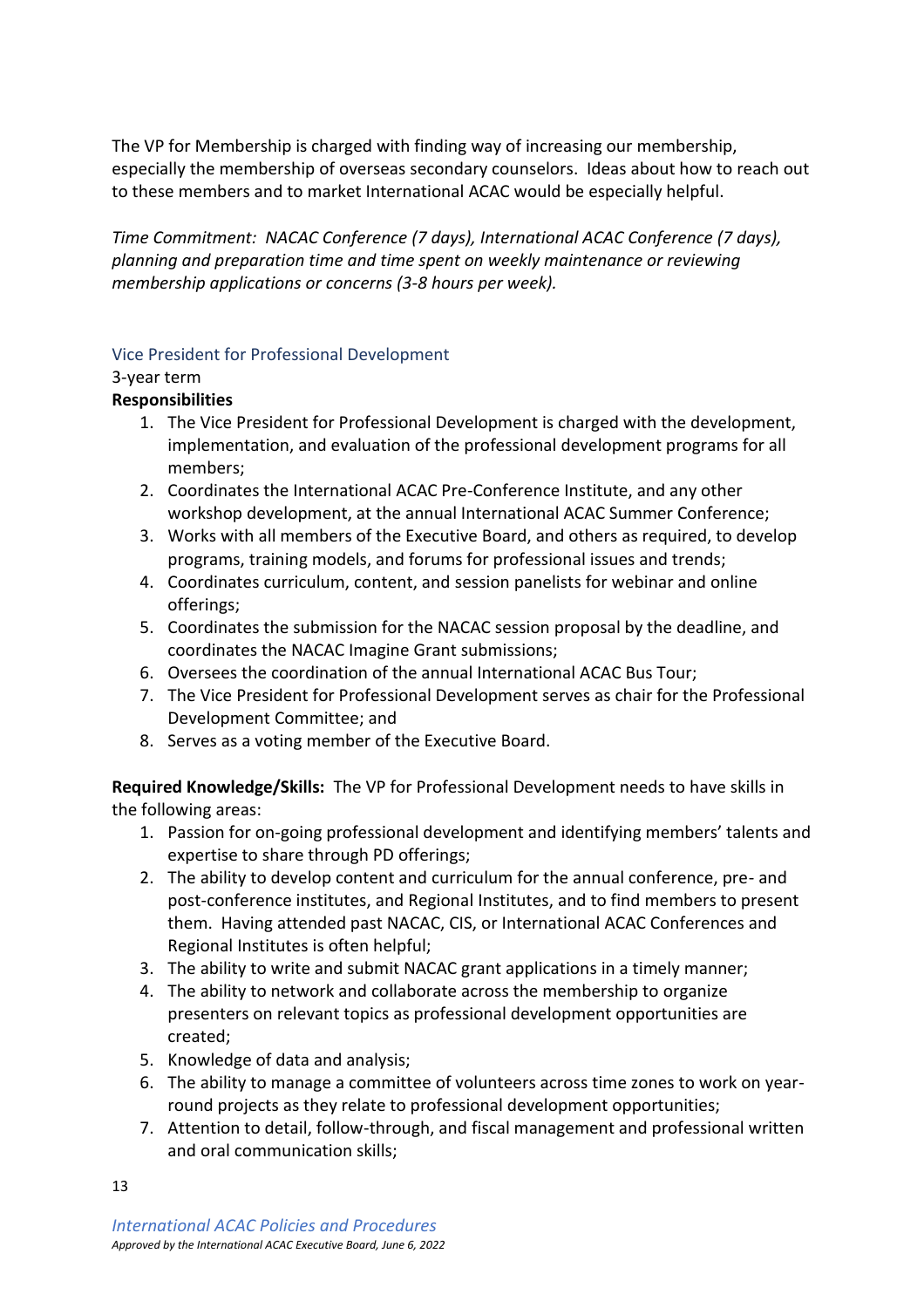- 8. Collaboration and team work across the Board, International ACAC Headquarters, committees, NACAC International Office, and other state and regional affiliates for various professional development programs or needs as they arise;
- 9. Ability to remain up-to-date with current events and trends to best serve as a resource on professional development needs of the entire membership; and
- 10. Document, understand, and carry the vision and purpose of International ACAC and its strategic planning efforts.

*Time Commitment: NACAC Conference (7 days), International ACAC Conference (7 days), planning and preparation time (3-8 hours per week).*

#### <span id="page-13-0"></span>Delegates to the NACAC Assembly

#### 3-year term

### **Responsibilities**

- 1. Delegates to the NACAC Assembly assist with identifying general membership concerns as they relate to NACAC and, when necessary, establish a task force of other delegates to research and work out resolutions to be implemented;
- 2. Are assigned to serve as support and liaison to a Vice President;
- 3. Serve as chairs to specific task forces or committees, as assigned by the President or President-Elect;
- 4. Serve as voting members for International ACAC at the annual NACAC Assembly;
- 5. Represent the concerns of the International ACAC membership to NACAC officials and the International ACAC Executive Board when appropriate; and
- 6. Serve as voting members of the Executive Board.

**Required Knowledge/Skills:** Delegates to the NACAC Assembly are charged with representing international issues to the NACAC Assembly and as Assembly Delegates, must consider how issues brought up and discussed in the NACAC Assembly may affect the general membership. Prior to the NACAC Conference, Delegates must carefully consider all issues that will be debated in the NACAC Assembly. Delegates should have a passion for national association policy and decision-making and be prepared to be involved in yearround NACAC business by reading Bulletins, Journals, research, and other relevant communications shared with members by the national office.

Delegates to the National Assembly do not have specific areas of responsibility on the International ACAC Executive Board. Therefore, Delegates are asked to identify issues, take on ad-hoc responsibilities, or assist other Executive Board members with their portfolios. Each Delegate is assigned area(s) of responsibility and is attached to a specific Vice President. Each Delegate has specific duties and commitments at the annual Summer Conference, throughout the year in conjunction with the Vice President/area of responsibility, and involvement in Regional Institute planning and participation.

*Time Commitment:* NACAC Conference (7 days), International ACAC Conference (7 days), planning and preparation time (3-8 hours per week).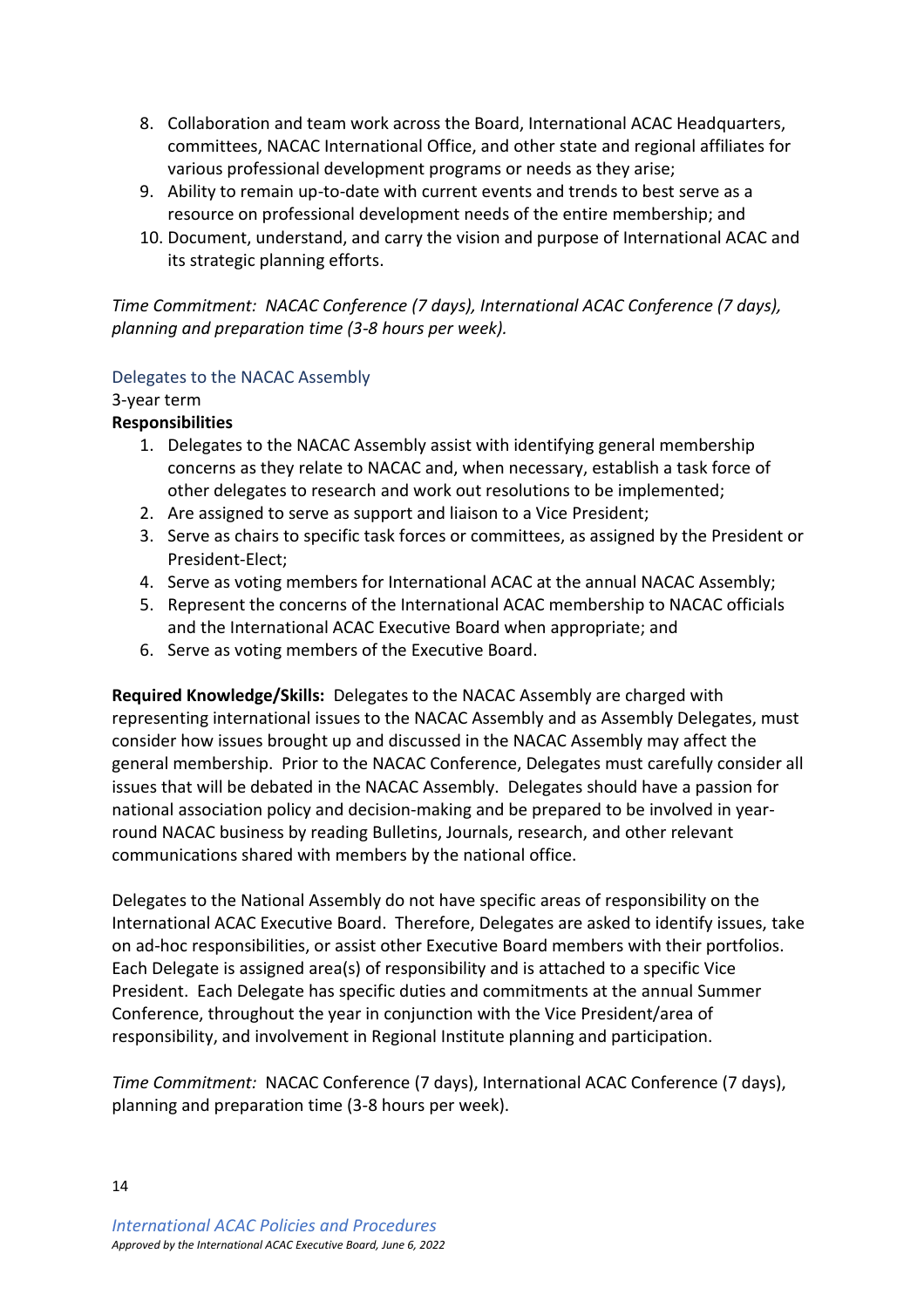# <span id="page-14-0"></span>**Committees**

The Executive Board shall complete its work by using a committee structure that involves Executive Board members and members of the Association. The committees shall be organized in the following two groups: Standing Committees and Ad-Hoc Committees

### <span id="page-14-1"></span>Standing Committees

In accordance with the Bylaws, there are nine (9) Standing Committees:

- 1. Admission Practices
- 2. Advocacy and Outreach
- 3. Communications
- 4. Diversity, Equity, and Inclusion
- 5. Finance
	- a. Service
- 6. Governance and Nominating
- 7. Inclusion, Access, and Success
- 8. Membership
	- a. Mentorship
- 9. Professional Development

#### <span id="page-14-2"></span>Committee Member Responsibilities

- 1. All committee members should attend all meetings of their respective committees;
- 2. Committee members should participate in active discussions and programming carried out by their respective committee; and
- 3. While not mandatory, attendance at the International ACAC Summer Conference and NACAC Conference is strongly encouraged.

#### <span id="page-14-3"></span>Size and Scope

- 1. In accordance with the Bylaws, each committee shall be made up of at least three members, including the committee chair, who is also a voting member of the committee.
- 2. The Bylaws dictate the duties of each Standing Committee; however, the Executive Board and the committee chair may assign additional duties and actions to the committee that are consistent with the governing documents and Executive Board action previously taken.

### <span id="page-14-4"></span>Terms of Committee Tenure

- 1. The term of service for each Standing Committee member shall last three (3) years. Upon completion of the term of service, the member may apply to remain on the committee for up to one (1) additional term of service.
- 2. Terms of committee service for all Standing Committee members shall begin on 1 July of the year in which the member is appointed and approved for committee membership and shall end on 30 July of the third year of service.
- 3. In the event a committee member is removed from service or resigns from the committee, a replacement may be appointed for the remainder of that term of service.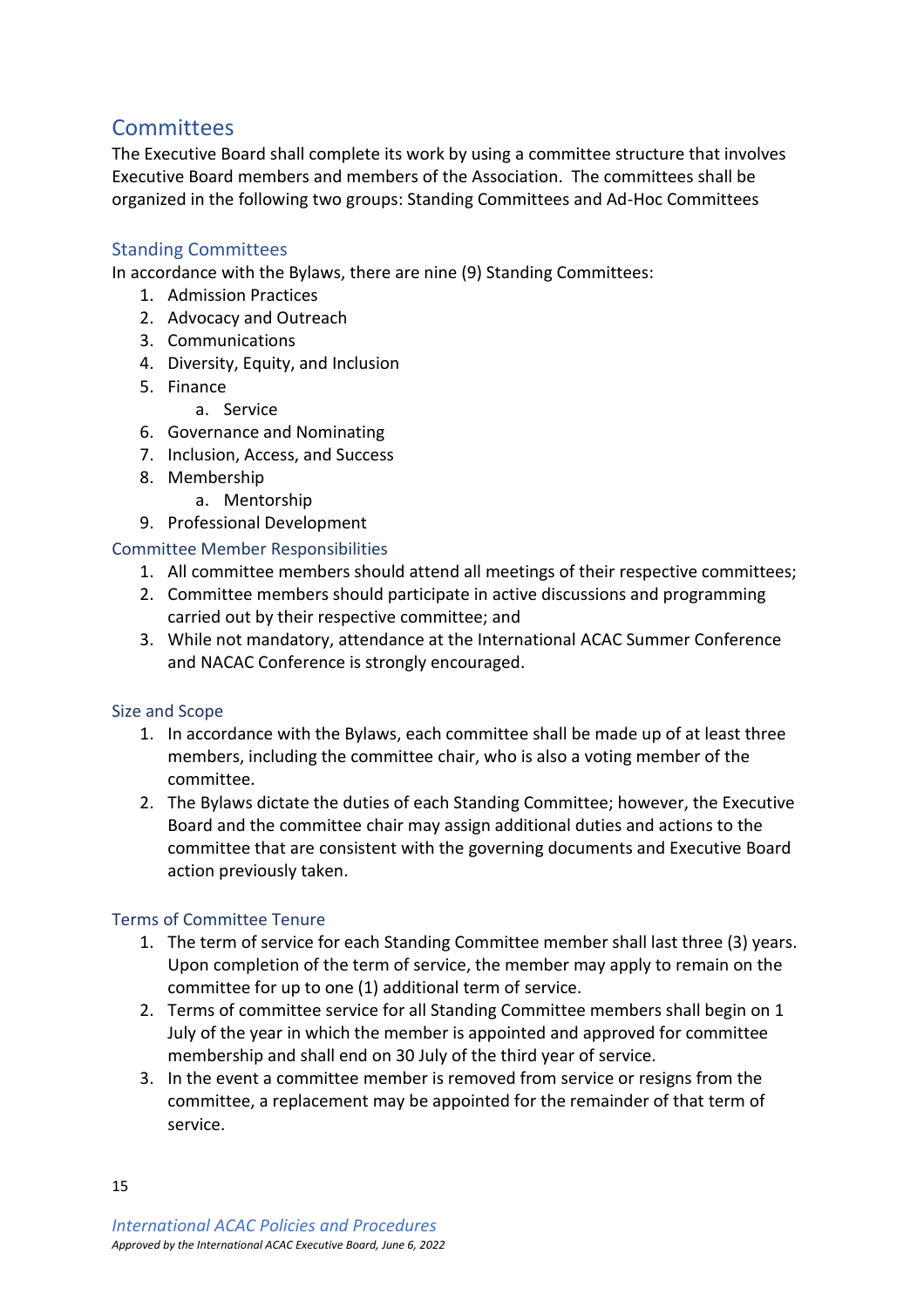### <span id="page-15-0"></span>Appointment and Removal

- 1. Interested persons from the general membership shall complete an application to join a Standing Committee.
	- a. The International ACAC Bus Tour Co-Director shall be an exception. This member will submit an application, specific to this role (in lieu of the committee application), under the timeline set forth by the VP for Professional Development.
- 2. The President, President-Elect, and respective Vice President or Committee Chair shall work in consultation to appoint qualified persons to Standing Committees.
- 3. In accordance with the Bylaws, a committee member may be removed from their committee assignment by a two-thirds majority vote of the Executive Board. There should be a recommendation of the committee chair to the President to bring forth a motion to remove a member. The member shall be notified of the result by the President.

### <span id="page-15-1"></span>Ad-Hoc Committees

In accordance with the Bylaws, the President shall have the power to create Ad-Hoc Committees to meet the needs of the Association and complete the work of the Executive Board and its members.

Ad-Hoc Committees shall be appointed for the remainder of the President's tenure. Upon completion of the President's term, the Ad-Hoc Committee shall disband unless the successive President chooses to reappoint the committee. Membership of the committee in the successive term shall be determined by the successive President and approved by the Executive Board.

The regular term of an Ad-Hoc Committee member is one year.

# <span id="page-15-2"></span>Annual Conference

International ACAC shall hold an annual conference at a time, date, and location approved by the Executive Board.

### <span id="page-15-3"></span>Attendance

- 1. The total number of attendees at the Summer Conference shall be set by the Executive Board upon consultation with the official representatives of the host institution(s).
- 2. Membership in International ACAC is required to attend the Summer Conference.
- 3. Institutions and organizations shall be limited to two (2) attendees per institution or organization at the Summer Conference.
	- a. Colleges and universities that have more than one degree-granting campus shall be allowed two representatives from the main campus and one additional attendee from each of the other degree-granting campuses. Colleges and universities with 2+2 programs are not granted extra attendees.
	- b. Higher education institutions and organizations that employ a current Executive Board member or current Standing Committee member may send a third representative to the Summer Conference.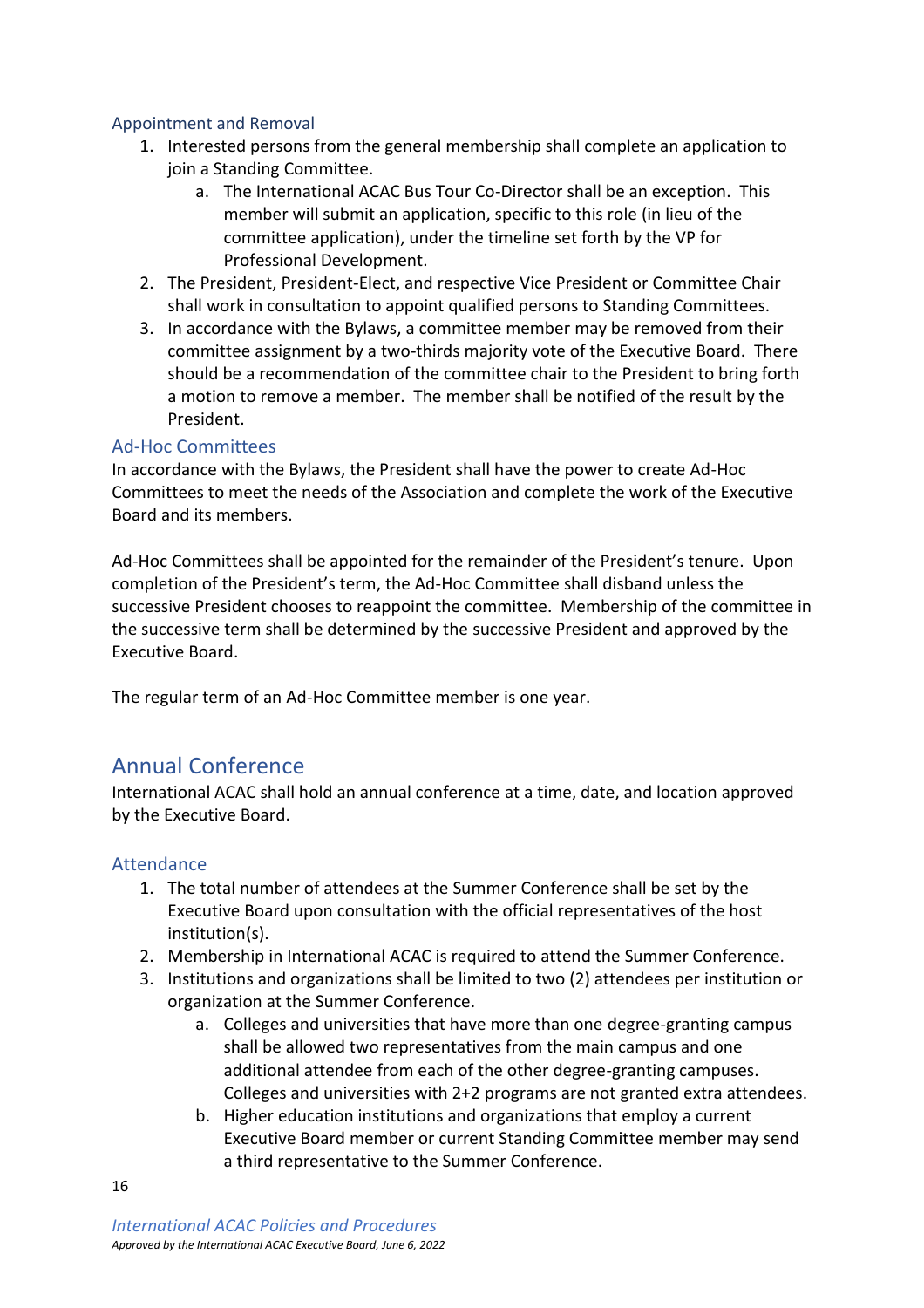- i. The term 'current' shall be interpreted to mean the board or committee member is serving in an official capacity at the time of the Summer Conference.
- c. Higher education institutions and organizations that employ a past-president or past winner of any of the International ACAC annual awards may send a third representative to the Summer Conference, provided the past-president or award winner is one of those three.
- d. Secondary schools are exempt from this rule; each secondary school shall be limited to four (4) attendees per institution.
- e. EducationUSA and the U.S. Department of State shall be exempt from this rule.
- 4. Individuals not employed by an institution or organization, such as retirees or independent educational consultants who are self-employed, may attend the Summer Conference.
- 5. Whenever possible, no more than ten percent (10%) of the total Summer Conference attendees may be made up of the following two populations combined, with as close to an even split between populations as possible. Any additions will be at the discretion of the Executive Board:
	- a. Organizational members based anywhere in the world; and
	- b. Individual members based in the United States.
- 6. The Executive Board may offer a limited number of additional spaces, subject to size limitations of the Summer Conference, to institutions and organizations

# <span id="page-16-0"></span>Regional Institutes

Regional Institutes will follow a rotating schedule through the six regions, as established by IIE. They are East Asia & Pacific, Middle East/North Africa, The Americas, South & Central Asia, Sub-Saharan Africa, and Europe.

For the years 2017-2022, the regional rotation will be as follows:

2017/2020: East Asia & Pacific, Middle East/North Africa 2018/2021: The Americas, South & Central Asia 2019/2022: Sub-Saharan Africa, Europe

### <span id="page-16-1"></span>Awards

International ACAC recognizes individuals who have made major contributions to the college counselling and admission profession. International ACAC members are invited to submit nominations for the following special recognition awards.

### <span id="page-16-2"></span>The Peter Hauet Lifetime Achievement Award

International ACAC established the Peter Hauet Lifetime Achievement Award in 2002 and named it after 2015's winner, Peter Hauet, to recognize the individual who has contributed to the profession in a significant and lasting manner. This award, which represents International ACAC's highest member tribute, is presented to an individual who, over a period of years, has performed outstanding service to International ACAC, to our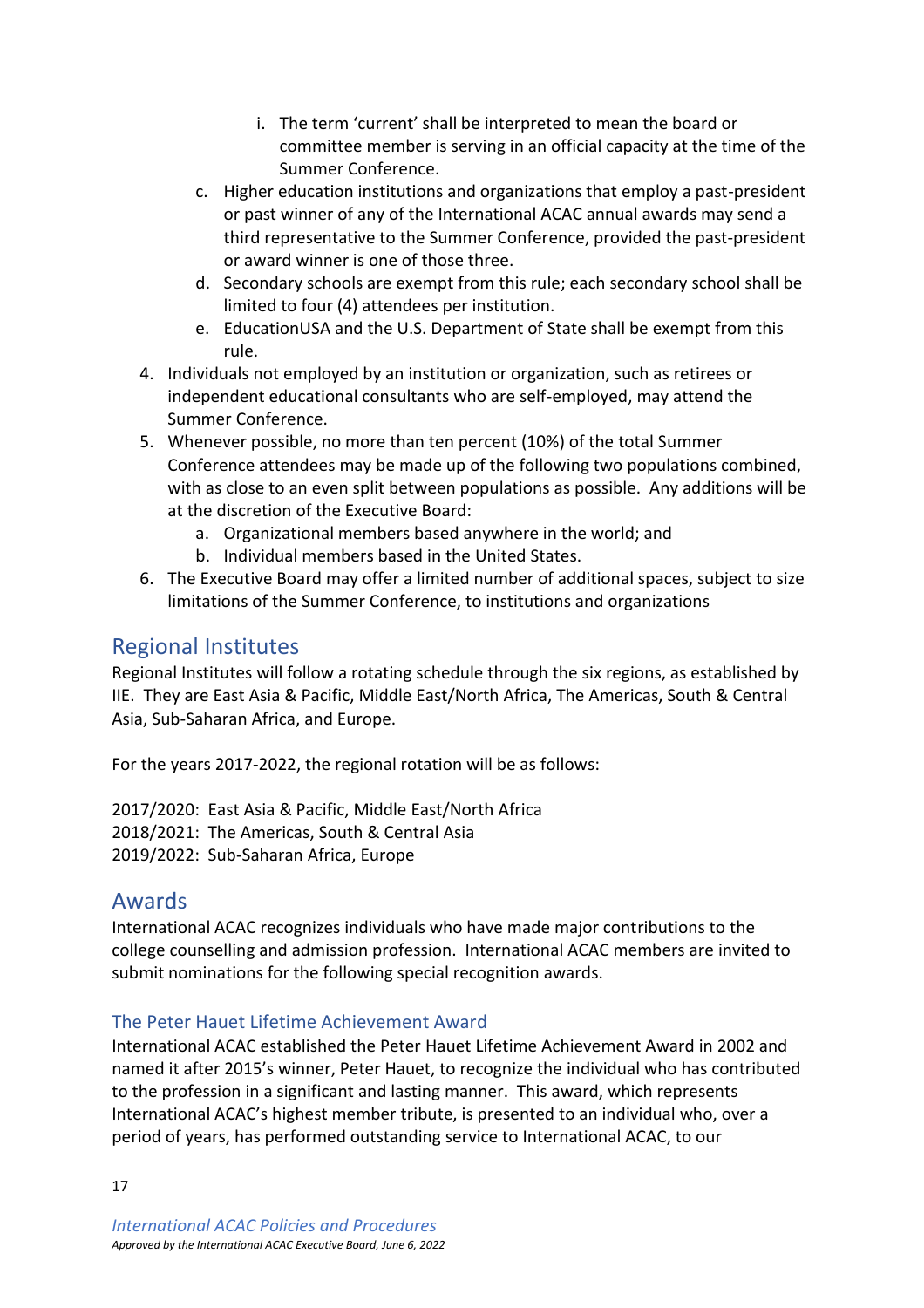professional and to the international college counselling community. The winner of this award will have the conference registration fee waived.

### <span id="page-17-0"></span>Distinguished Service Award

This award recognizes a member who has provided International ACAC with unique and/or outstanding service to our Association.

### <span id="page-17-1"></span>Rising Star Award

This award recognizes a new member who is striving to make a difference within International ACAC. International ACAC's Rising Star Award honors individuals and programs that exemplify excellence and dedication to serving the needs of students in the transition from secondary to post-secondary education. The International ACAC Rising Star Award was established to honor those deserving of international recognition. Individuals receiving a Rising Star Award nomination must have been International ACAC members for no more than five years.

### <span id="page-17-2"></span>**Criteria**

- 1. Nominees must be a current, active member of International ACAC.
- 2. Nominees for the Peter Hauet Lifetime Achievement Award and the Distinguished Service Award must have been a member of International ACAC for over three years.
- 3. The activity or accomplishments for which the nomination is made for the Distinguished Service or Rising Star Award must have occurred within the last five years.
- 4. Specific requirements and criteria are listed in the previous section.
- 5. Nominations for awards must be submitted to the Governance and Nominating Committee. Presentation of the awards will be made at the International ACAC Summer Conference.
- 6. Sitting members of the International ACAC Executive Board and Governance and Nominating Committee are not eligible (sitting members refers to those serving at the time the award is presented).

# <span id="page-17-3"></span>International ACAC Scholar Program

International ACAC has developed a counselor scholarship program to encourage participation in International ACAC conferences. The goal is to support counselors working with underrepresented populations who do not have the resources to attend the conference.

Applications are sought annually from counselors to attend the International ACAC Summer Conference. The program will cover conference fees, transportation, and all other fees deemed necessary for attendance by the Inclusion, Access, and Success Committee (please see page 20 for more detail about funding).

The Vice President for Inclusion, Access, and Success, along with their committee, will coordinate the nomination and selection process for this program.

*International ACAC Policies and Procedures Approved by the International ACAC Executive Board, June 6, 2022*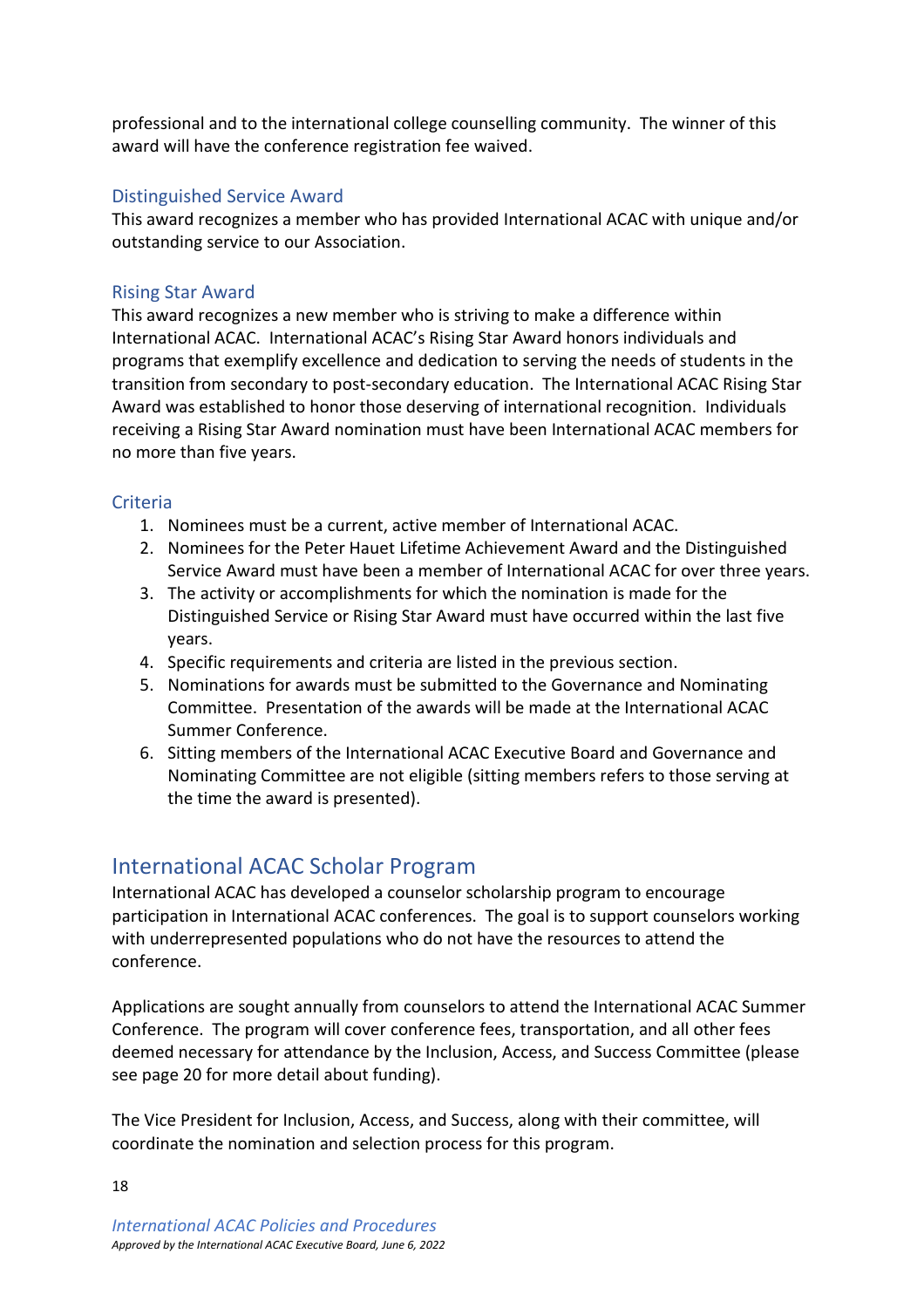### <span id="page-18-0"></span>**Criteria**

To be eligible for the program, the counselor must meet the following criteria:

- 1. Has not previously attended an International ACAC Summer Conference or NACAC Annual Conference.
- 2. Must complete and submit an application to the VP for Inclusion, Access, and Success and the Executive Director by December 1.

Priority is given to counselors who:

- 1. Are high-impact advising professionals;
- 2. Are working with high-achieving, low-income students;
- 3. Are working at national schools or community-based organizations that are unable to support their professional development;
- 4. Have submitted an application that demonstrates that they are working with students who will be viable candidates for study outside their home country; and/or
- 5. Demonstrate that their attendance at the annual Summer Conference will increase access to higher education; and/or

International ACAC provides International ACAC Scholars with a complimentary annual International ACAC membership. To receive an annual complimentary membership, Scholars must:

- 1. Have successfully completed participation in the Scholar Program;
- 2. Work at a school, university, or organization that meets the membership eligibility requirements of International ACAC;
- 3. Submit a renewal form each year using a "complimentary code" provided annually to waive member dues.
	- a. Renewal form assumes the scholar has maintained their membership in International ACAC. If there is a gap in years, the scholar may need to reapply for membership.

Those selected for the Scholar Program must meet International ACAC's membership eligibility. As part of the application review, Inclusion, Access, and Success committee members will refer to the association's membership policies to identify eligibility issues. Scholar program eligibility will be confirmed by the VP of Membership, once the final scholar cohort has been selected.

An individual selected for Scholar Program will be required to secure all necessary visas to participate in the program. If visas are not secured, the individual will forfeit the award and all Scholar Program benefits, other than one year's membership in International ACAC.

# <span id="page-18-1"></span>Finance Policies

The Finance Committee will review the policies and procedures set forth in this manual during the annual NACAC Conference and the International ACAC Executive Board, through majority decision, will approve any changes.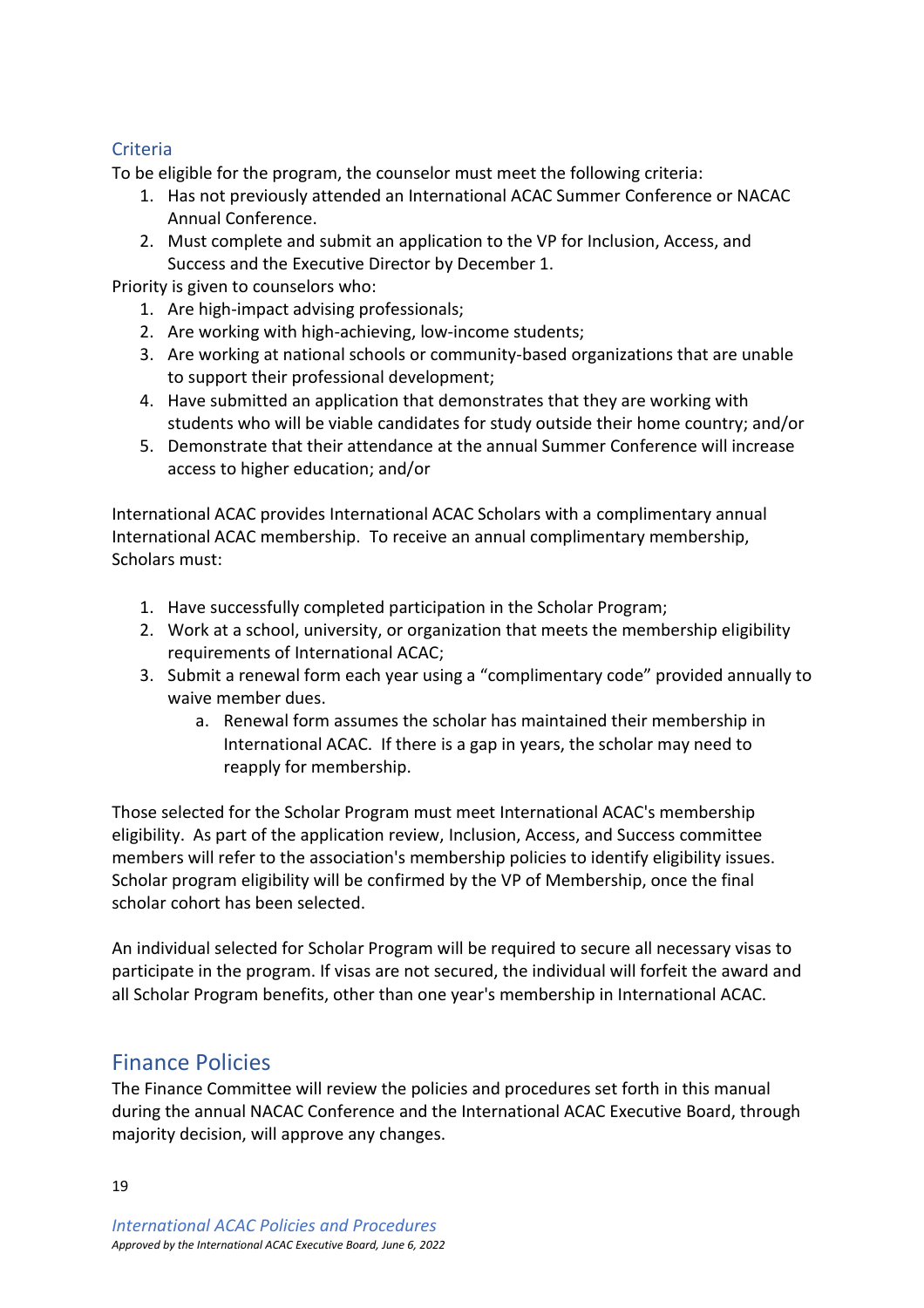### <span id="page-19-0"></span>Financial Responsibility and Accountability

All members of the Executive Board are responsible for the proper use and administration of the Association's finances: specifically, the President, Vice President for Finance, the Executive Director, and the Finance Committee. The following are the specific responsibilities related to the financial officers of the Association.

#### <span id="page-19-1"></span>Executive Director

The Executive Director will:

- 1. Serve as the liaison with the Association's insurance broker, investment managers, and accounting and audit firms;
- 2. Monitor and advise the Finance Committee on insurance coverage;
- 3. Be responsible for contracting with an auditing firm to conduct audits or review of accounts for the Association;
- 4. Monitor the Association's overall financial health and stability;
- 5. Serve as the liaison to the Association's contracted accounting firm on related matters; and
- 6. Hold the accounting records as required to:
	- a. Satisfy generally-accepted accounting principles;
	- b. Enable preparation of reports for the Executive Committee and the Finance Committee; and
	- c. Meet Internal Revenue Service requirements and auditors' recommendations.

### <span id="page-19-2"></span>Finance Committee

#### The Finance Committee will

- 1. Review budget estimates and actuals of the annual budget;
- 2. Make recommendations to the Executive Board on investment, insurance, and audit policies when needed; and
- 3. Review International ACAC financial matters.

### <span id="page-19-3"></span>Review, Approval, and Enforcement of the Fiscal Policy

The Fiscal Policy will be reviewed and updated by the VP for Finance, the Finance Committee, and the Executive Director on an annual basis, prior to the International ACAC summer board meeting.

#### <span id="page-19-4"></span>Review and Purpose of Accounts and Reserve Fund

#### <span id="page-19-5"></span>Savings Accounts

To maintain 25% of the Association's annual operational costs. This account is managed by the VP for Finance.

#### <span id="page-19-6"></span>Money Market Accounts

This is the main source of investment for future budget years. This account is managed by the VP for Finance.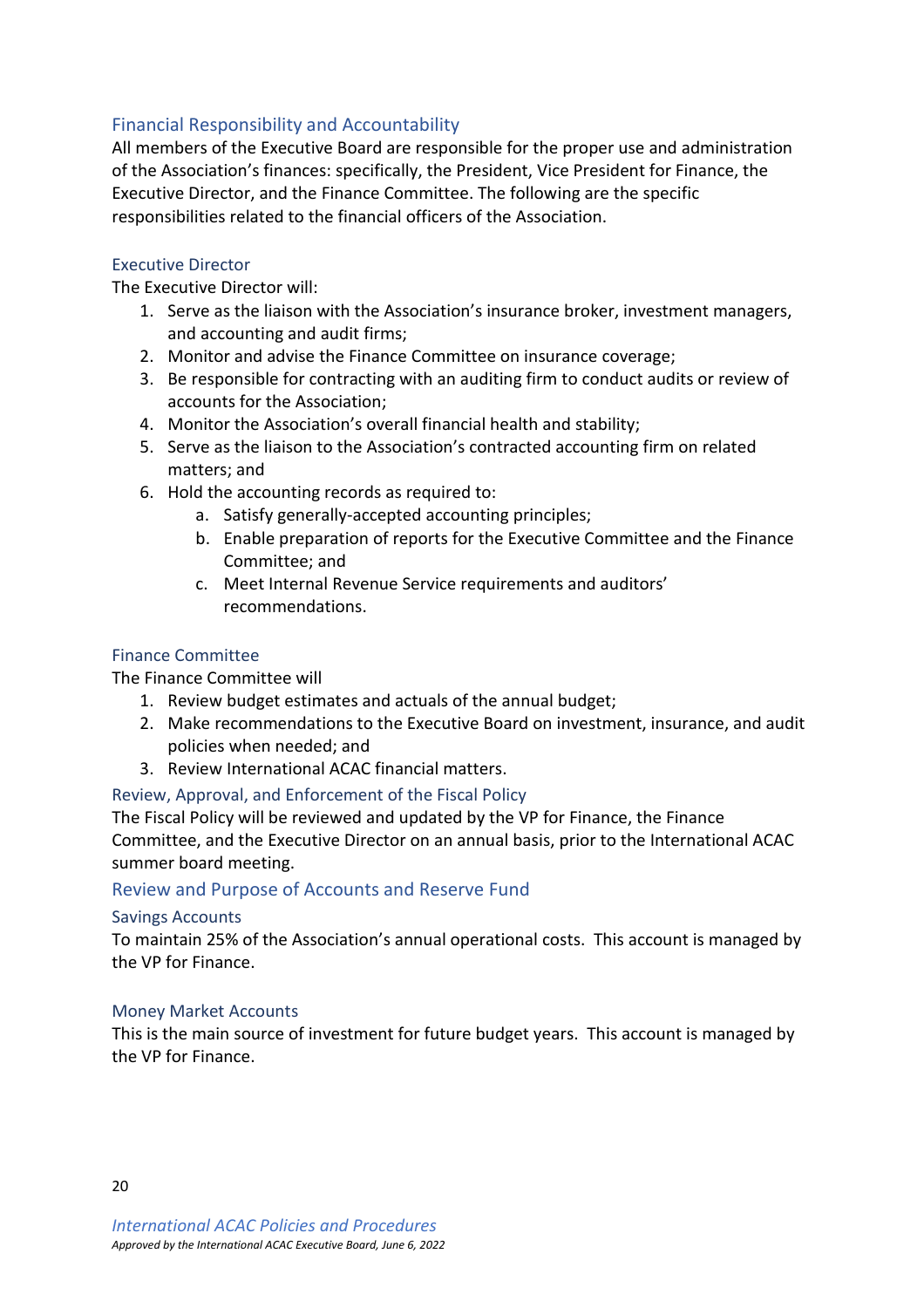#### <span id="page-20-0"></span>Checking Account

Should maintain a balance of \$50,000 in order for the Executive Director maintain account expenditures on a daily basis. This account is managed by the Executive Director in consultation with the Vice President for Finance in consultation with the Executive Board.

#### <span id="page-20-1"></span>Global Fund

This account will hold the funds for the purpose of funding three member-focused programs: The International ACAC Scholar Program, Conference Bursaries, and Member Opportunity Grants. This account is managed by the VP for Finance.

#### <span id="page-20-2"></span>International ACAC Scholar Program

Each year, International ACAC commits to fully funding 12 to 15 Scholars to attend the preconference institute, the annual Summer Conference, and a post-conference bus tour. This commitment will include:

- 1. Round-trip air travel from the Scholar's home of record to the Summer Conference site;
- 2. On-campus lodging during the pre-conference institute and conference;
- 3. Visa fees if these present significant financial hardship to the Scholar;
- 4. Medical insurance for the duration of the time a Scholar is in-country for program activities;
- 5. Transportation to and from the site of the post-conference bus tour; and
- 6. Membership in International ACAC for five years.

Fully funding the International ACAC Scholars is the first priority of the Global Fund. In the event there are not sufficient external funds in a given year, International ACAC will support the Scholar program through its own financial resources that year.

### <span id="page-20-3"></span>Reserve Fund

International ACAC shall strive to maintain a reserve fund of no less than 200% of one year's annual operating expenses (exclusive of the Annual Conference expenses), to ensure the Association's ability to meet our annual financial obligations.

### <span id="page-20-4"></span>Financial Operations

### <span id="page-20-5"></span>Budgeting and Finance Process

- 1. International ACAC's fiscal year runs from January 1 to December 31.
- 2. The fiscal year in which events occur is the fiscal year in which all expenses and revenues for those events are to be accounted in the budget.
- 3. By June 15, committee chairs must submit a budget proposal for their committee for the subsequent year. The proposal must include a brief description of any activity or project to be conducted. All estimated and anticipated expenses must be itemized.
- 4. Committee chairs must receive itemized accounting, with receipts, for money spent on programs and activities that fall under their area of responsibility. Approved expense reports will be forwarded to the Executive Director for reimbursement.
- 5. Surplus funds generated by International ACAC activities will be used to fund programs and/or projects deemed appropriate by the Executive Board. Monies in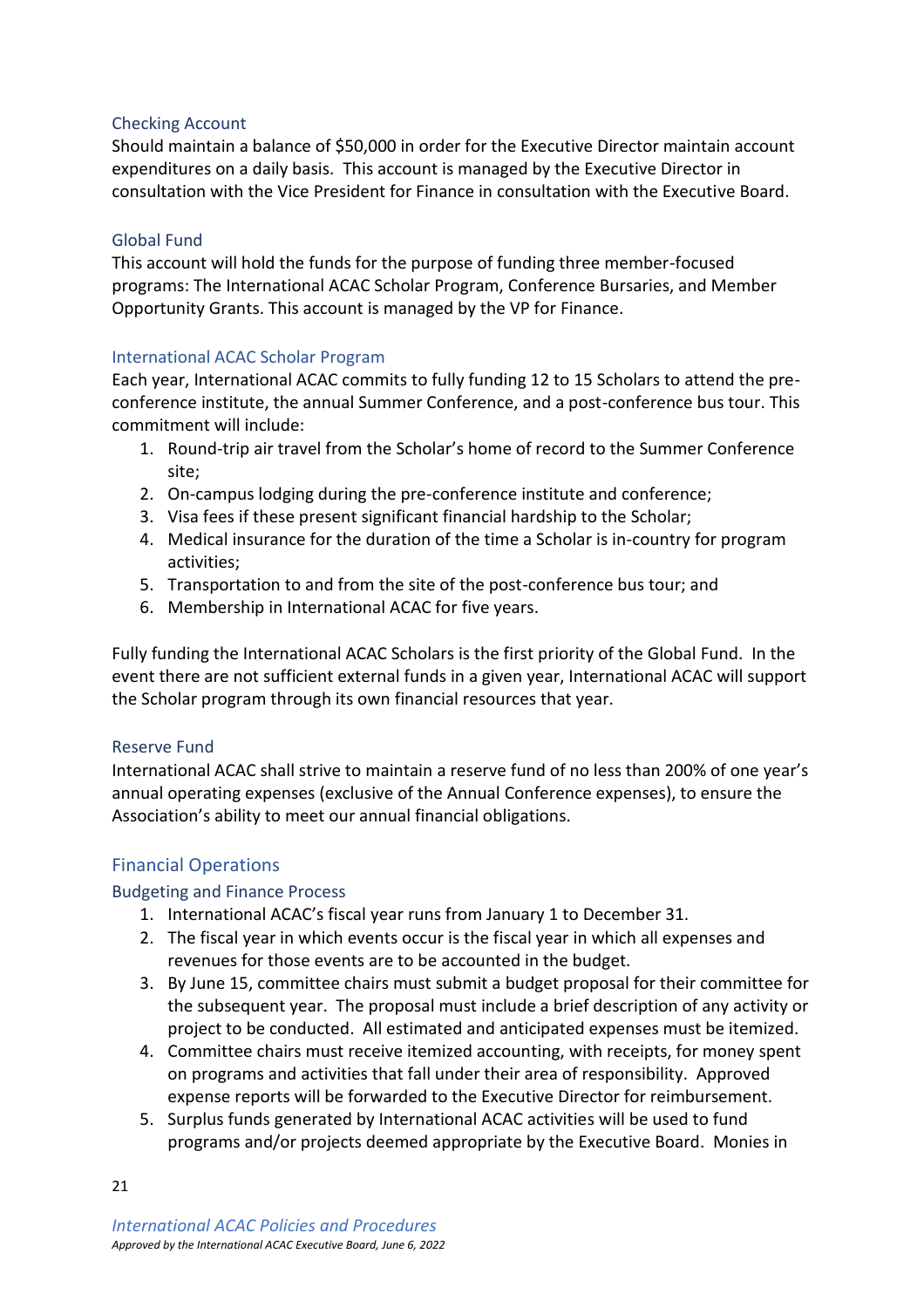excess of the current year's expenses may be invested by the Finance Committee in the name of International ACAC, following consultation with and approval by the Executive Board. Notification and accounting of investments will be provided to the Executive Board upon request and at each of its meetings.

### <span id="page-21-0"></span>Routine Expenditures

- 1. Checks are to be authorized and signed for by the Executive Director under the approval and supervision of the Vice President for Finance
- 2. The authority to use an International ACAC credit or debit card is given to the Executive Director. An individual on the presidential team and/or the Assistant Director will be given a second association credit card. This can be impacted by the current bank's rules regarding residency for credit card issuance.
- 3. For all expenditures
	- a. Under \$200, the Executive Director does not need pre-approval.
	- b. For expenses between \$200 and \$5000, the Executive Director must have written approval from the Vice President for Finance.
	- c. For expenses above \$5000, the Executive Director must have written approval of the Vice President for Finance and either the President or President-Elect.
	- d. Any check the Executive Director writes as self-reimbursement, regardless of the amount, should go through the standard approval process. This includes reimbursement for expenses less than \$200.
- 4. When issuing disbursements, itemized bills, invoices, or expense reports must be presented to the Executive Director for accounting purposes (scanned copies are acceptable). Requests for reimbursement should be made as soon as possible after expenditures and, if presented later than 60 days post-expenditure, will be at the discretion of the Vice President for Finance.

### <span id="page-21-1"></span>Authorized Expenses

International ACAC is an association of volunteers, and its strength lies in the dedication, support, and commitment of its members and their institutions. It is recognized, however, that not all institutions are able or willing to assume the costs associated with leadership positions. The Association does not want the lack of financial support to prohibit the participation of members who may wish to assume leadership roles. As such, the Association will provide financial support for those assuming leadership positions within the Association as follows.

For all expenses, a completed reimbursement form shall be submitted to the International ACAC Executive Director and Vice President for Finance as soon as possible, and no later than 60 days after the event for which the expenses were incurred.

### <span id="page-21-2"></span>NACAC Annual Conference

- 1. NACAC waives the registration fees for the NACAC Annual Conference for all Delegates to the National Assembly.
- 2. Executive Board members may request reimbursement for registration, travel, and hotel expenses in conjunction with their attendance at the NACAC conference.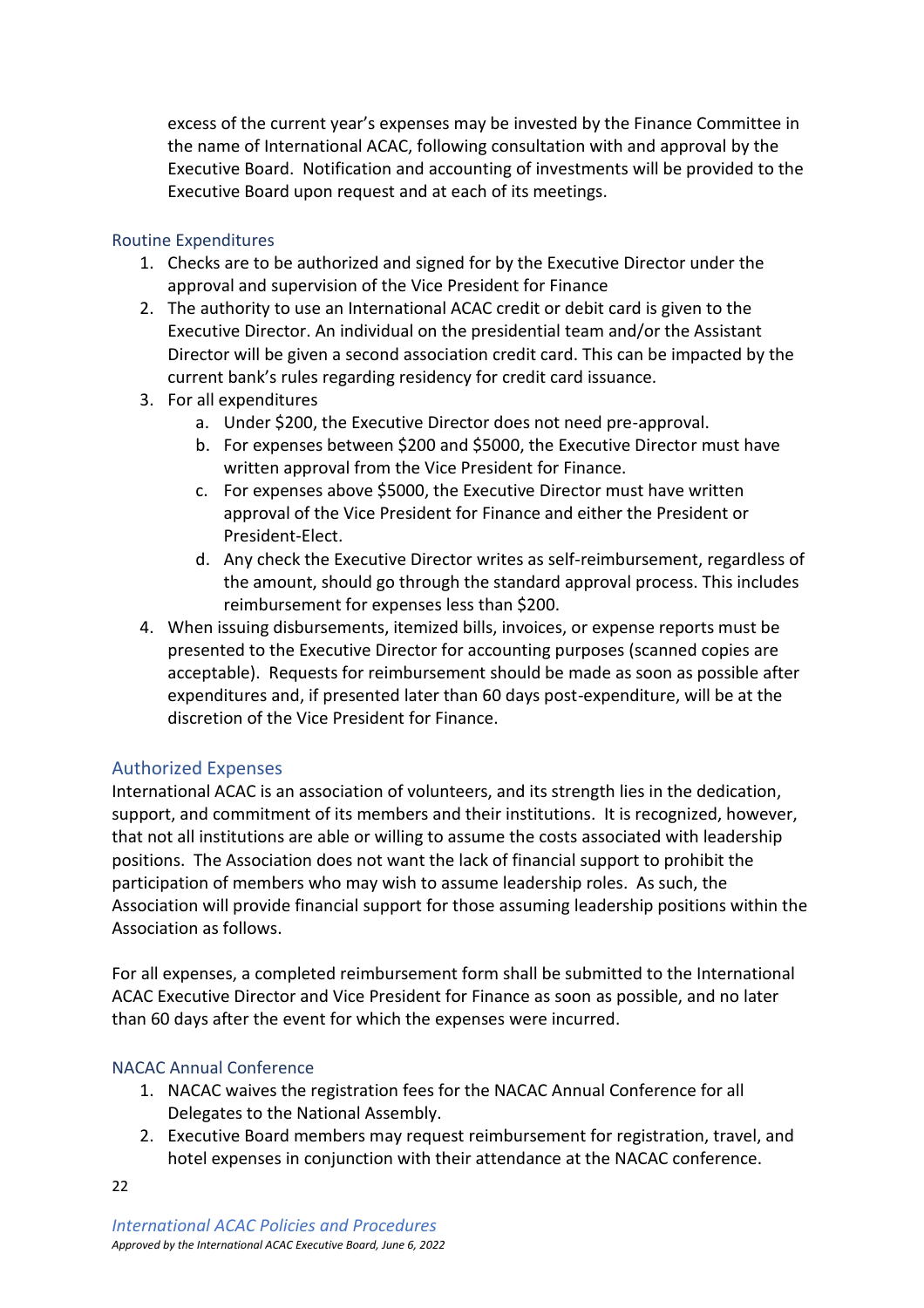Reimbursement is contingent upon attending the Executive Board meeting, NACAC and International ACAC General Membership Meetings, and for Assembly Delegates, the NACAC Assembly.

- 3. International ACAC Executive Board members' expenses are reimbursed up to the following amounts, if their institutions will not cover NACAC expenses:
	- a. Members who reside in the United States: up to \$1750 and
	- b. Members who reside outside the United States, up to \$2750.

#### <span id="page-22-0"></span>International ACAC Annual Conference

- 1. Executive Board members and the university's on-site coordinator shall have their annual conference registration fee and on-campus housing costs waived.
- 2. The President-Elect, in cooperation with the Executive Director, may waive the registration and/or housing fees of any members of the NACAC Board of Directors

#### <span id="page-22-1"></span>NACAC Leadership Development Institutes (Winter and Summer)

International ACAC shall budget and cover all expenses not covered by NACAC in order to facilitate the attendance of the President, President-Elect, and Past President at the Winter and Summer Leadership Development Institutes.

#### <span id="page-22-2"></span>NACAC Advocacy Day

International ACAC shall budget and cover all expenses not covered by NACAC in order to facilitate the attendance of the Vice President for Government Relations to attend NACAC's Advocacy Day and attendant meetings.

#### <span id="page-22-3"></span>Guiding the Way to Inclusion Conference

1. International ACAC shall budget and cover all expenses not covered by NACAC in order to facilitate the attendance of the Vice President for Inclusion, Access, and Success at the annual Guiding the Way to Inclusion Conference.

### <span id="page-22-4"></span>Conditions and Guidelines for International ACAC Business Travel

### <span id="page-22-5"></span>*General Guidelines*

- 1. Board members should first approach their own institutions to cover travel costs prior to submitting expense reports to International ACAC.
- 2. Board members should use the most time- and cost-efficient means of economy class travel.

#### <span id="page-22-6"></span>*Air Transportation*

- 1. Travel will be at the lowest economy fare available.
- 2. Make reservations at least 30 days in advance, except in extraordinary circumstances.
- 3. Ticket changes resulting in additional charges will be the responsibility of the individual, except in conditions created by International ACAC.

#### <span id="page-22-7"></span>*Ground Transportation*

1. Use airport or hotel shuttles instead of taxis or rental cars whenever reasonable.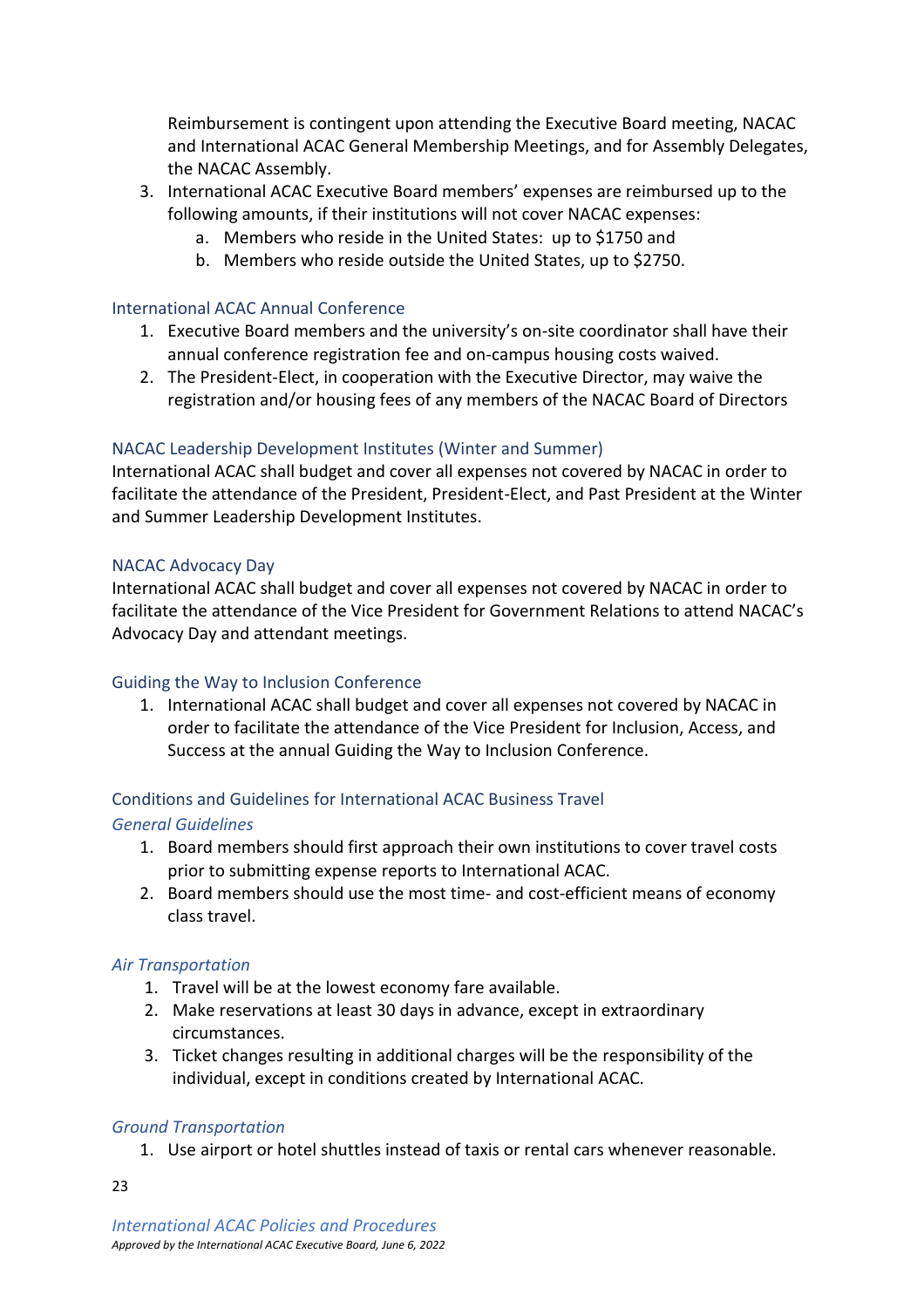- 2. When a rental car is needed, choose the least expensive option that will serve the purpose of the trip.
- 3. Mileage accumulation on personal vehicles will be reimbursed at the US Government mileage rate.

#### <span id="page-23-0"></span>*Lodging*

- 1. Taking into consideration the location of meeting, book hotel rooms at the lowest possible rate.
- 2. Because of the nature of international travel, accommodations shall be single rooms.

### <span id="page-23-1"></span>Setting Fees for Services and Activities

The International ACAC Executive Board will consider requests for membership lists, mailing labels, and email lists from individuals, organizations, agencies, institutions, or groups on an individual basis. Such requests should be educationally-related and in accordance with the mission of the Association. In the past, the Executive Board has attempted to protect the members, especially in secondary schools, from intrusive communications.

The Annual Conference, Pre- and Post-Conference Workshops, Counselor Bus Tours, and Regional Institutes shall have fees that will meet projected costs or make a profit.

Any contract entered into by the Association, directly or indirectly, must be authorized by the President, President-Elect, and Vice President for Finance.

### <span id="page-23-2"></span>Volunteer Services

International ACAC members will not receive honoraria when directing or presenting any International ACAC workshop or educational session at the International ACAC Annual Conference. A non-member invited to make a presentation or workshop at the Annual Conference can be considered for a small honorarium but the precedent has been that honoraria are not offered or given for such presentations.

#### <span id="page-23-3"></span>Investment Policy

The Leadership Team, Vice President for Finance, and the Investment Subcommittee of the Finance Committee shall review this policy annually, and recommendations for modification shall be suggested to the Executive Board for approval. The investment policy outlines the investment objectives, guidelines, and performance expectations for International ACAC's investment accounts. The policy has been established in respect to anticipated short- and long-term financial needs of the Association.

The Vice President for Finance and the Executive Director will interview and recommend hiring and/or replacing the advisor for the management of the accounts. This recommendation will be made to the Executive Board.

#### <span id="page-23-4"></span>Responsibilities of the Finance Committee and the Executive Director

The responsibilities include, but are not limited to the following:

- 1. Selecting qualified investment managers;
- 2. Expressing the acceptable risk tolerance for the accounts;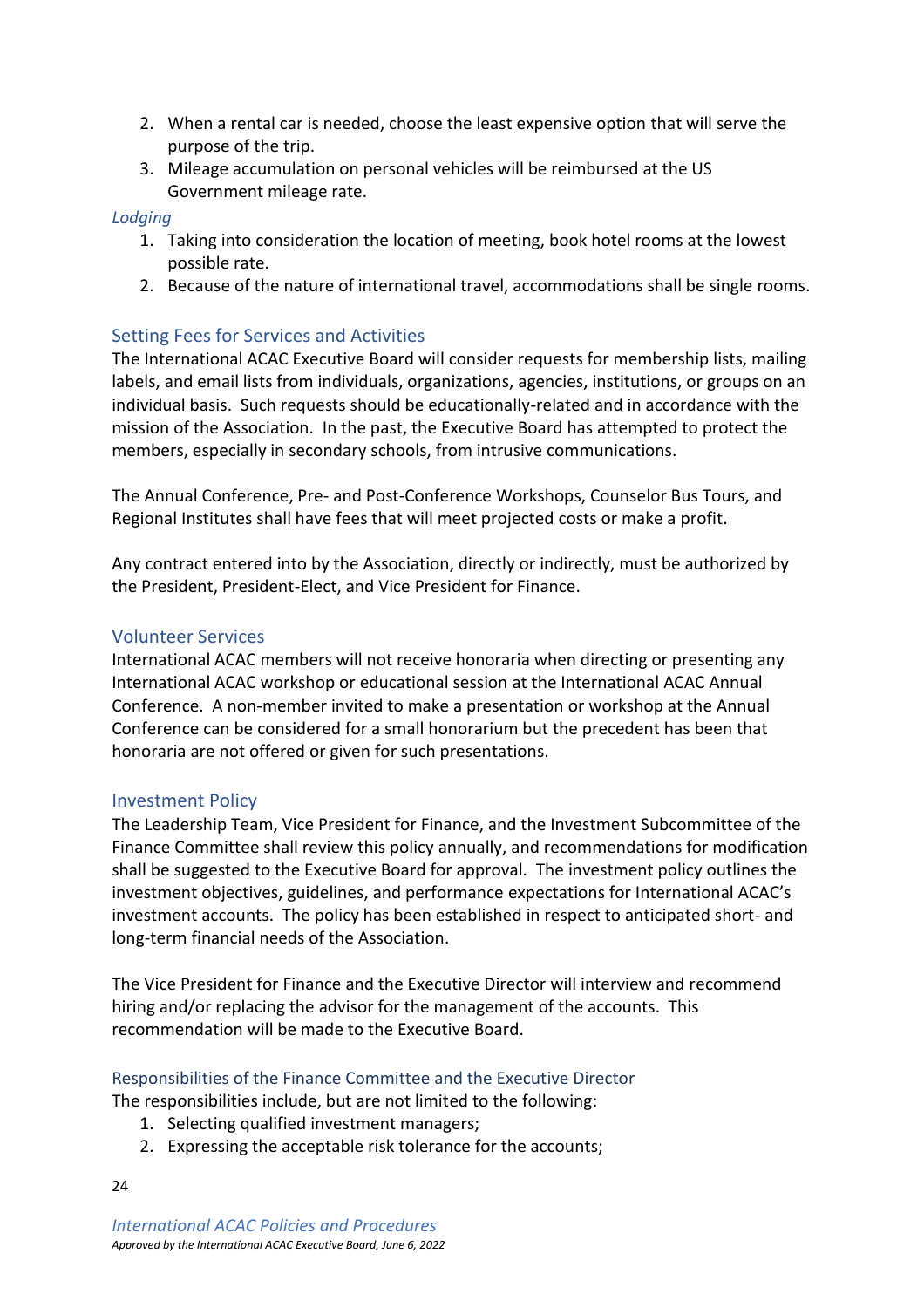- 3. Establishing reasonable investment objectives;
- 4. Monitoring and evaluating performance results to assure that the policy guidelines are being adhered to and investment objectives are being met;
- 5. Ongoing monitoring of the investment policy to assure its consistency and relevance with current activities and financial condition of the Association;
- 6. Inform the Executive Board of any significant changes in the ownership, organizational structure, financial condition, or senior staffing of the investment advisor's firm; and
- 7. Keep the Executive Board informed on a timely basis of major changes in its investment outlook, investment strategy, asset allocation, and other matters affecting the investment policies or philosophy.

### <span id="page-24-0"></span>Responsibilities of the Investment Advisor

The investment advisor is hired to provide investment advice and has the discretion to manage International ACAC's portfolio within the guidelines of this policy. In addition, they will:

- 1. Ensure the allocation is appropriate for International ACAC's investment objectives;
- 2. Continually monitor all parts of the investment portfolio, make changes when either market conditions or portfolio conditions warrant modification;
- 3. Inform International ACAC when changes have been made; and
- 4. Provide regular (monthly, quarterly, and annually) reports to the Finance Committee and the Executive Board.

The investment advisor shall have the latitude to temporarily maintain the account outside of the allowable asset allocation for a period not to exceed 90 days.

The investment advisor will communicate to and document for the Finance Committee the extent of non-compliance and provide a recommendation, including expected time frames, to bring the account allocation back to acceptable investment policy percentages.

### <span id="page-24-1"></span>Conference Exhibitors, Sponsors, and Advertisers

International ACAC will seek and accept exhibitors, sponsorships, and advertising, in connection with the annual Summer Conference, that support and reflect its mission and core values. The Finance Committee will review all exhibitor, sponsorship, and advertising applications and provide recommendations to the Leadership Team. The Finance Committee and/or the Leadership Team reserves the right to refuse any exhibitor, sponsor, or advertiser whose activities are not in line with the mission of International ACAC.

International ACAC will accept no cash or gift, pledge of support, or non-cash gift of services, or enter into any relationship with any company or other organization that produces products or services or take public positions that are inconsistent with the policies, positions, and mission of International ACAC.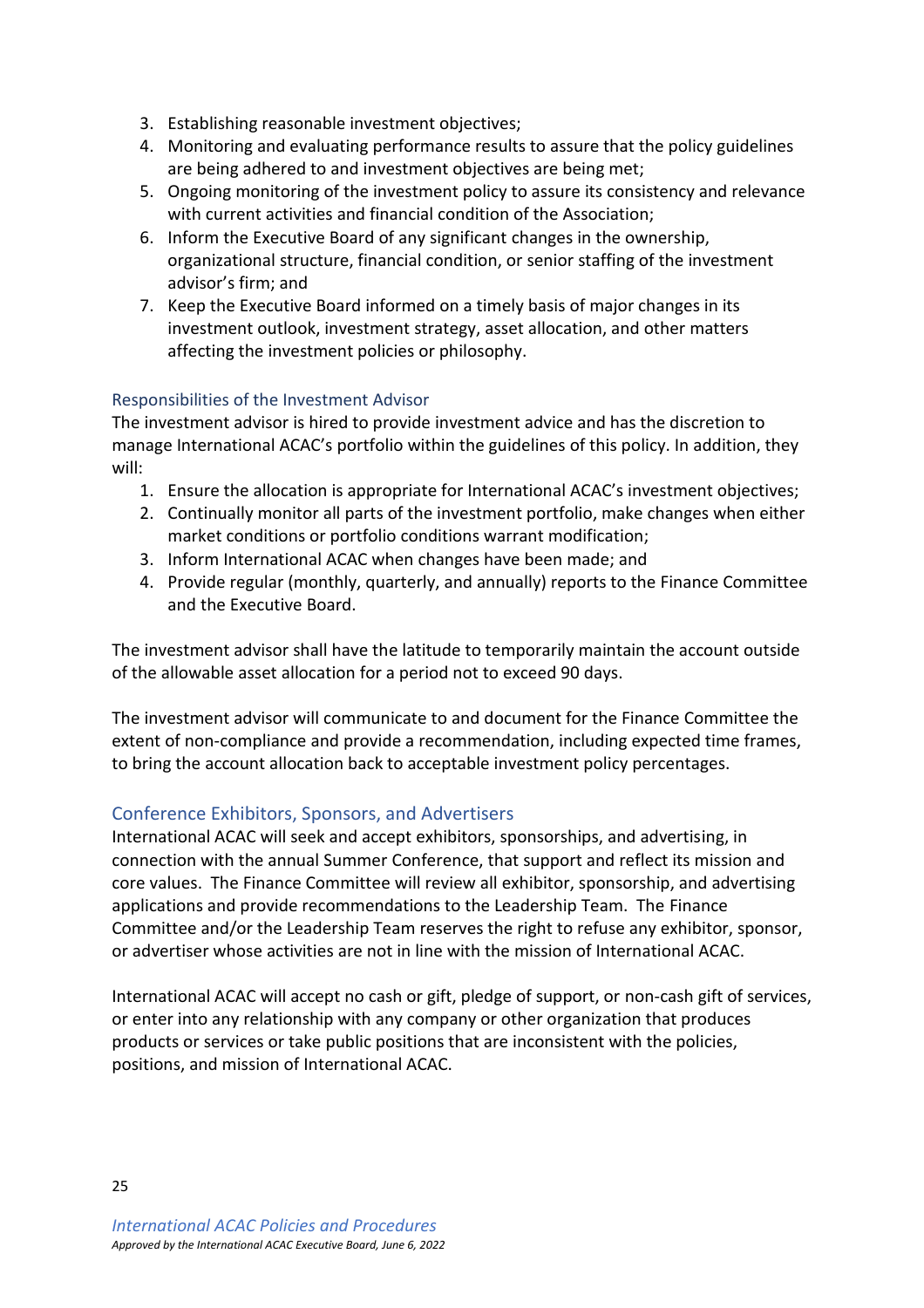### <span id="page-25-0"></span>*Guiding Principles*

- 1. International ACAC will maintain complete control, consistent with any donor restrictions acceptable to International ACAC, of all funds provided by corporations, foundations, and individuals.
- 2. International ACAC will not accept any support which implies or requires endorsement of products or services.
- 3. Acknowledgements of corporate support will be limited to the company's name, logo, or slogan that is an established part of the supporters' identity, trade name, address, telephone number and, if applicable, link to website, as outlined below.
- 4. International ACAC's intangible assets including its name, reputation, research and other work, will be protected at all times. Donors will not be permitted to use International ACAC's name or other items for commercial purposes or in connection with the promotion of any product or service.

### <span id="page-25-1"></span>Conference Exhibitors

Each year at the Summer Conference International ACAC runs an Exhibit Hall, designed to showcase products and services that support the work of the membership. While membership is not required to hold a booth in the Exhibit Hall, only International ACAC members may attend conference activities outside the Exhibit Hall.

All Exhibitor applications are reviewed by the Finance Committee. Preference is given to those applications from International ACAC members and/or organizations which have exhibited in previous years' conference(s). Universities are ineligible to exhibit at the Summer Conference.

All accepted Exhibitors must sign and adhere to the terms of the Conference Exhibitor Contract, the terms of which are reviewed each year by the Finance Committee.

#### <span id="page-25-2"></span>Conference Sponsorship

International ACAC accepts sponsorship for events at the Annual Summer Conference and will only accept support from organizations whose activities, products, and services support the work of the membership and are consistent with the mission of the Association. Sponsors must be members of International ACAC and all sponsorship applications are reviewed by the Finance Committee.

#### <span id="page-25-3"></span>*Sponsorship Levels*

International ACAC offers conference event sponsorship at four levels. The Finance Committee shall review, set prices for, and when appropriate, amend, the sponsorship levels each year in advance of opening sponsorship opportunities to the membership.

#### <span id="page-25-4"></span>Gold Sponsorship

- 1. Signage at the opening session, throughout the conference, and lawn signage throughout the duration of the conference.
- 2. Full-page ad in the conference program.
- 3. Complementary booth at the Exhibit Hall (excluding college and university sponsors).
- 4. Twelve-month logo placement on [www.internationalacac.org.](http://www.internationalacac.org/)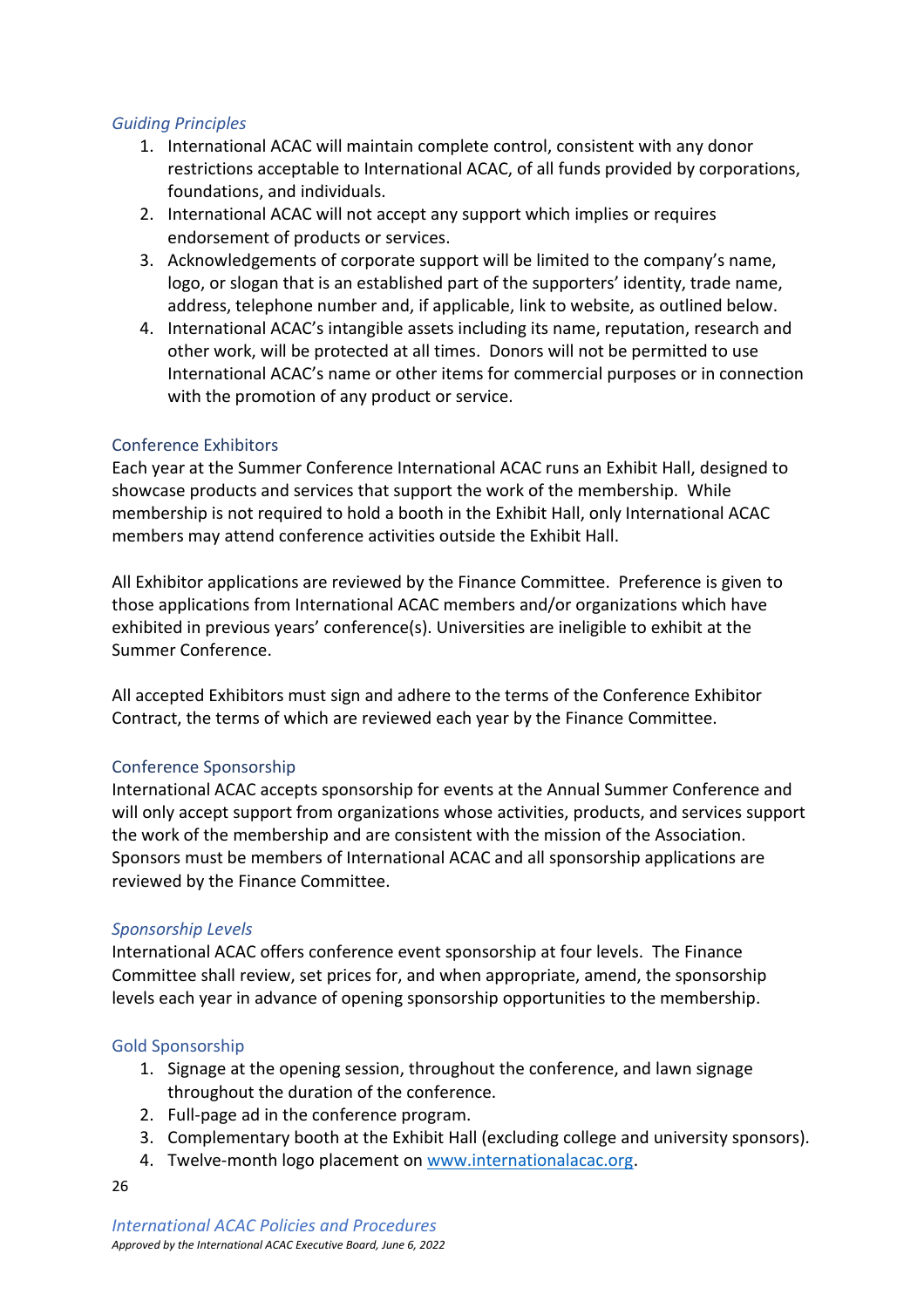#### <span id="page-26-0"></span>Silver Sponsorship

- 1. Signage at sponsored event.
- 2. Half-page ad in the conference program.
- 3. 75% reduction in price of booth in Exhibit Hall (excluding college and university sponsors).
- 4. Six-month logo placement on [www.internationalacac.org.](http://www.internationalacac.org/)

#### <span id="page-26-1"></span>Bronze Sponsorship

- 1. Signage at sponsored event.
- 2. Quarter-page ad in conference program.
- 3. 50% reduction in price of booth in Exhibit Hall (excluding college and university sponsors).
- 4. Four-month logo placement on [www.internationalacac.org.](http://www.internationalacac.org/)

#### <span id="page-26-2"></span>Conference Program Advertising

Member organizations and institutions may purchase advertising space in the Annual Conference Program. Options include:

- 1. Inside front or back cover (full-page, color).
- 2. Full-page, black and white.
- 3. Half-page, black and white.
- 4. Quarter-page, black and white.

The Finance Committee will review and, in conjunction with the Leadership Team, set the prices for each level of advertising.

### <span id="page-26-3"></span>Auditing and Tax Return Policy

Before the annual Summer Conference, the Finance Committee will review income and expenses for the current fiscal year and develop a budget for the next fiscal year, which will be presented to the Executive Board and subsequently the membership for approval at the General Membership Meeting, held at the NACAC Conference.

Within each five-year period, there will be a review and audit (not necessarily in the same year) of International ACAC's financial statements by a certified public accountant.

The Vice President for Finance, in collaboration with the Executive Director, will provide the accountant with the immediate past fiscal year's financial records and the accountant will assist the Executive Director in filing tax forms with the Internal Revenue Service by the appropriate deadlines. Extensions, if necessary, may be applied for by filing the appropriate forms with the IRS.

#### <span id="page-26-4"></span>**Insurance**

The Executive Director, in consultation with an insurance broker, will ensure that the Association has adequate insurance coverage, including but not limited to a Commercial Liability and Damage policy, a Professional Liability Directors and Officers policy, a Worker's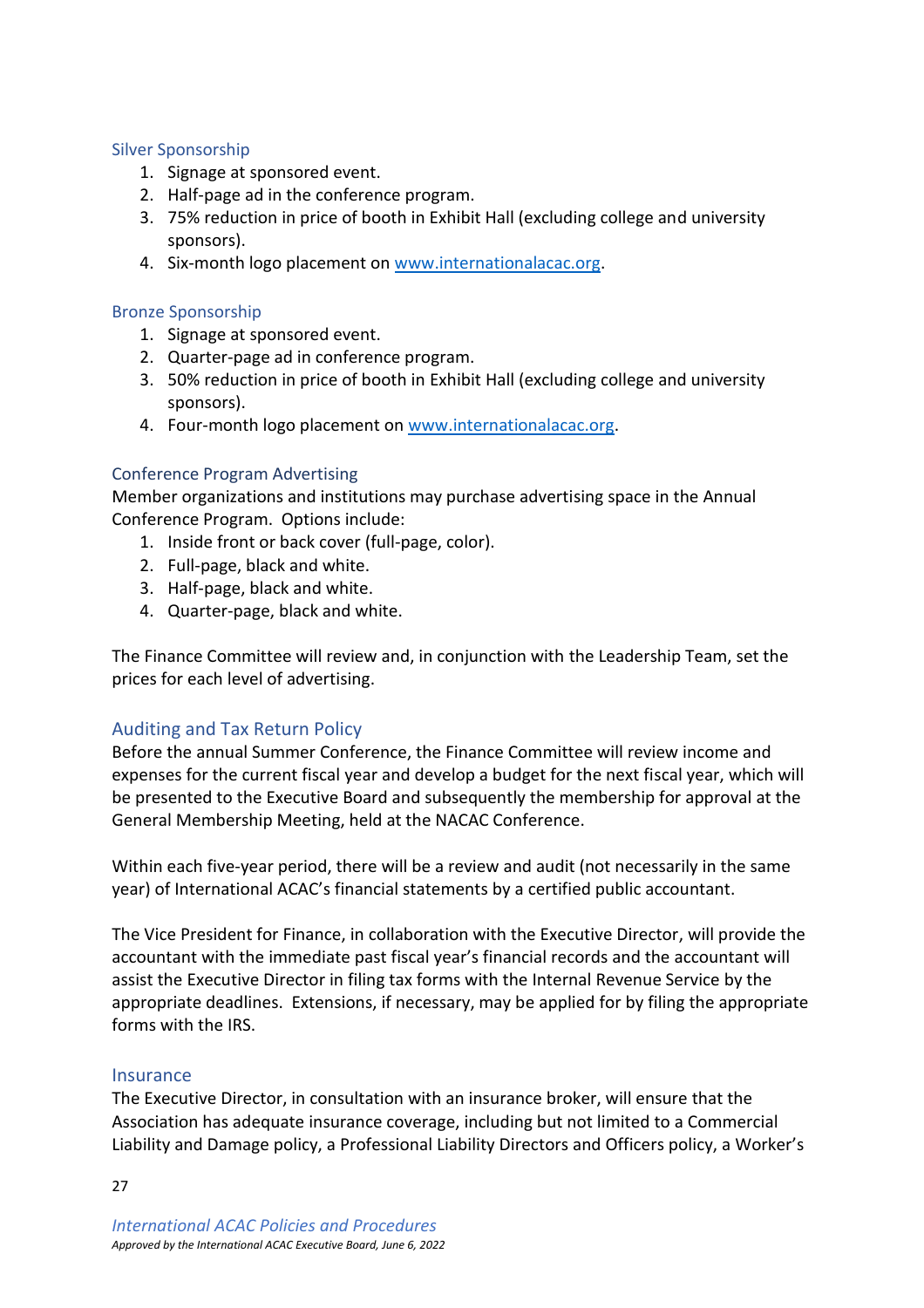Compensation and Employer's Liability policy, and a Disability policy (if required by individual state statute).

<span id="page-27-0"></span>

| <b>Financial Information</b> |                                             |
|------------------------------|---------------------------------------------|
| Executive Director           | <b>Theresa Carroll Schweser</b>             |
|                              | PO Box 7693                                 |
|                              | Arlington, VA 22207                         |
|                              | tschweser@internationalacac.org             |
|                              | T: 678-827-1622                             |
| <b>Banking</b>               | <b>Bank of America</b>                      |
|                              | Arlington, VA 22207                         |
|                              | T: 703-271-2201                             |
| Vice President for Finance   | <b>Tracy How</b>                            |
|                              | Director of Admissions and Enrollment       |
|                              | Flintridge Sacred Heart Academy, California |
|                              | finance@internationalacac.org               |

# <span id="page-27-1"></span>Membership Policies

### <span id="page-27-2"></span>General Membership Policies

- 1. Member categories, guidelines, and eligibility shall be defined in the International ACAC bylaws and further clarified in this policy document.
- 2. Membership in International ACAC is a privilege, not a right. The Executive Board has established that membership shall be extended at the discretion of the Membership Committee, the Vice President for Membership, and the Executive Board.
	- a. Members are expected to adhere to high standards of individual personal conduct. Conflicts of interest, whether real or perceived, discourse that is disrespectful, and unprofessional conduct undermine trust in our work.
	- b. Members will not engage in clearly recognizable offensive behavior or other personal conduct that is contrary to the best interests and purposes of International ACAC.
	- c. Actions that violate such tenets will bar prospective applicants from membership and may result in revocation of membership for existing members.
	- d. Members who have had their membership revoked may not reapply for membership for at least one calendar year.
	- e. The International ACAC Facebook group is a member benefit and, as such, will be available only to current members. The group is a closed group in which only current members are permitted to participate. Non-renewed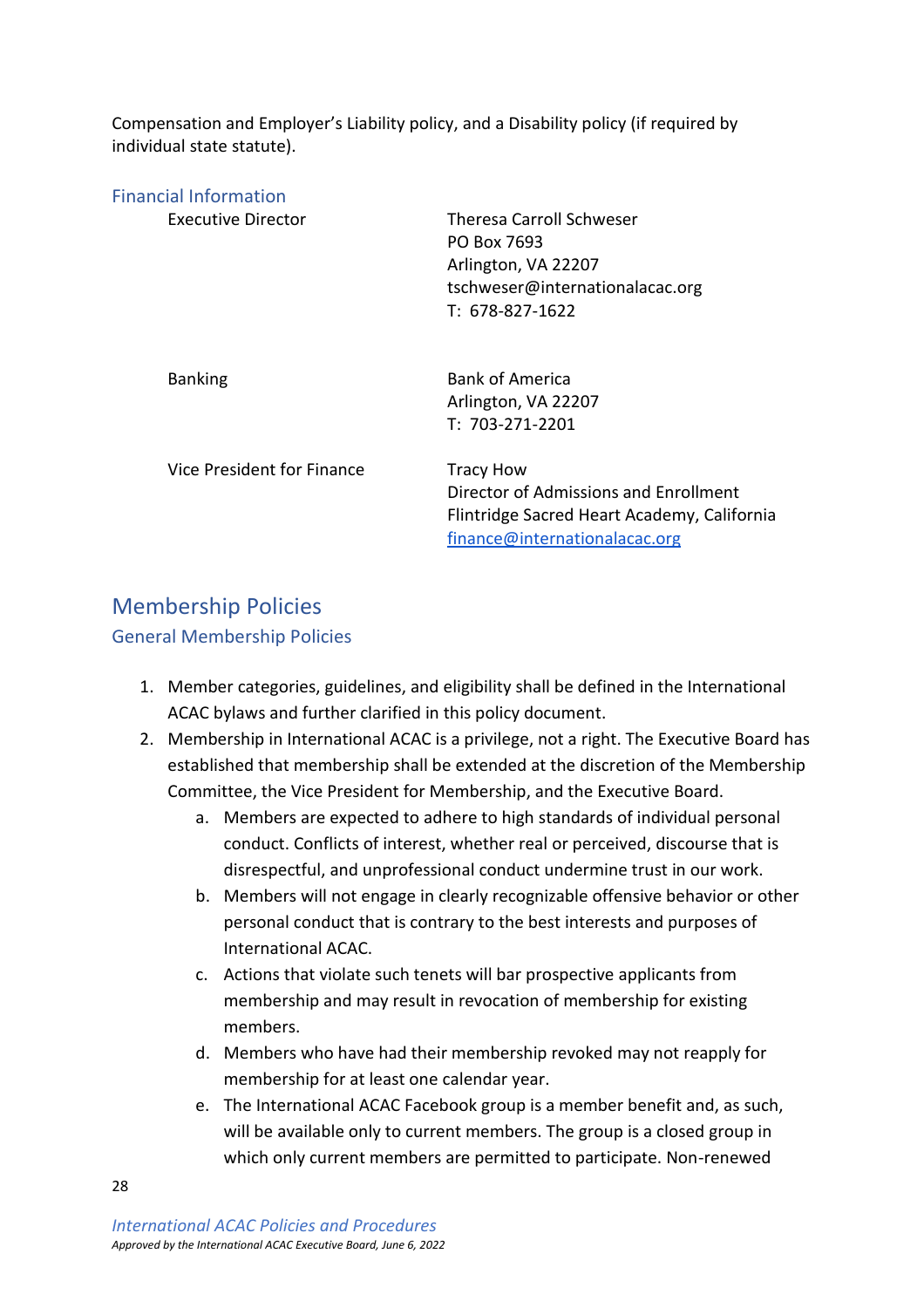members will be removed within 45 days of their membership expiring. If renewing their membership in the future, the member must request to rejoin the Facebook group once their renewal has been processed.

- 3. Membership in International ACAC is linked to unique individuals.
	- a. Persons joining in the Organizational and Institutional categories serve as representatives of their employers.
	- b. Members are encouraged to maintain their account with International ACAC throughout their career.
- 4. Member profiles must be updated when an individual changes jobs (this may require a change in category or dues) within 90 days or if any of the following changes apply:
	- a. Their organization name changes.
	- b. The primary services that the organization offers change.
	- c. Additional services with fees requirements are added to the organization's offerings.
	- d. Professional email address or other contact information changes.
	- e. The employee size within the organization changes (increase or decrease of employees).
- 5. Members who were employed at a voting member institution or organization during the current year or immediately preceding membership year who are no longer employed by any member or member-eligible institution are allowed to continue as an individual member, for up to 12 months, if remaining unemployed.
- 6. Members will identify one primary professional role when applying for or renewing International ACAC membership.
	- a. International ACAC members will pick one membership category option based on their primary professional role and will have access to the International ACAC resources allotted to that specific membership category.
	- b. International ACAC members who have multiple professional roles within the industry must identify those roles in their member profile.
	- c. International ACAC members will be listed in the directory under their primary professional role/membership category; secondary or tertiary roles will be listed as additional professional roles.
	- d. It is the expectation that, should an individual hold multiple roles, each role will be executed in accordance with the standards and policies of International ACAC.
- 7. Organizations and individuals that do not align with the mission of International ACAC will not be eligible for membership. This may include:
	- a. Organizations or individuals who are contracted and paid by universities or colleges on a per capita basis or are referred to as 'commissioned agents' are not eligible for International ACAC membership.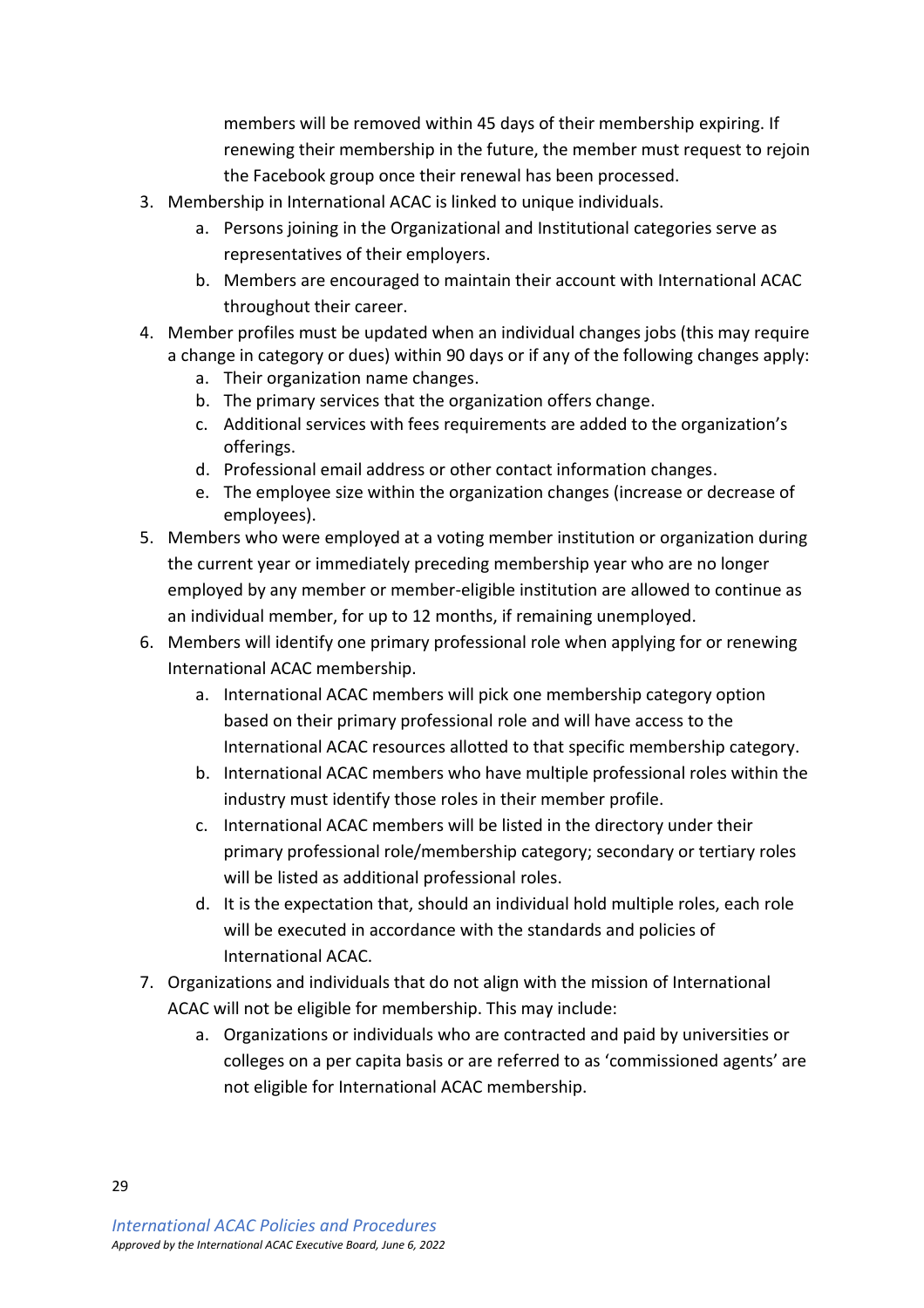- b. Organizations or individuals that both recruit on behalf of universities or colleges for a fee *and* provide college advising services to students/families for a fee are not eligible for International ACAC membership.
- 8. Members found to have provided false or incomplete information in their profiles during the application or renewal process are subject to review by the Membership Committee and/or the Admissions Practices Committee. The results of such a review may lead to required alterations to a member's profile, revocation of membership, or other disciplinary action.
- 9. Members whose new or renewal membership applications are declined can file an appeal of the decision to the Executive Board.

### <span id="page-29-0"></span>Membership Categories and Types

A member's membership category with International ACAC must accurately reflect the member's current roles and duties. All International ACAC members are required to submit their new details if their roles have changed. Any current active International ACAC member who requests a membership category change will be asked to submit updated details of their new organization; membership will need to be approved again. Individuals who had been but are not currently active International ACAC members (i.e. if the membership lapses) will need to submit a new application to be reviewed by the membership committee. To ensure members are in the correct category, an audit of a member's category may be scheduled at any time by the VP of Membership.

### <span id="page-29-1"></span>Institutional Membership

- 1. Members in this category must be directly employed by the institution listed in their member profile.
- 2. Membership Types
	- a. Secondary School
		- i. A 'high school' must offer a curriculum that results in a high school diploma or comparable credential.
		- ii. The school may be asked, upon discretion of the VP for Membership, to provide documentation in English to prove that the school is recognized by its country's government, e.g. Ministry of Education, or a recognized accreditation body. Prospective secondary school members may also be asked to provide their school's CEEB code.
		- iii. Members should use a school domain email address. During the period when the member is transferring school, they may use a personal email address.
		- iv. Each institution must designate one 'primary member.' Additional staff may join as 'additional members.'
		- v. New applicants will be required to provide their school profile and/or other equivalent documents. The counselor's name should be stated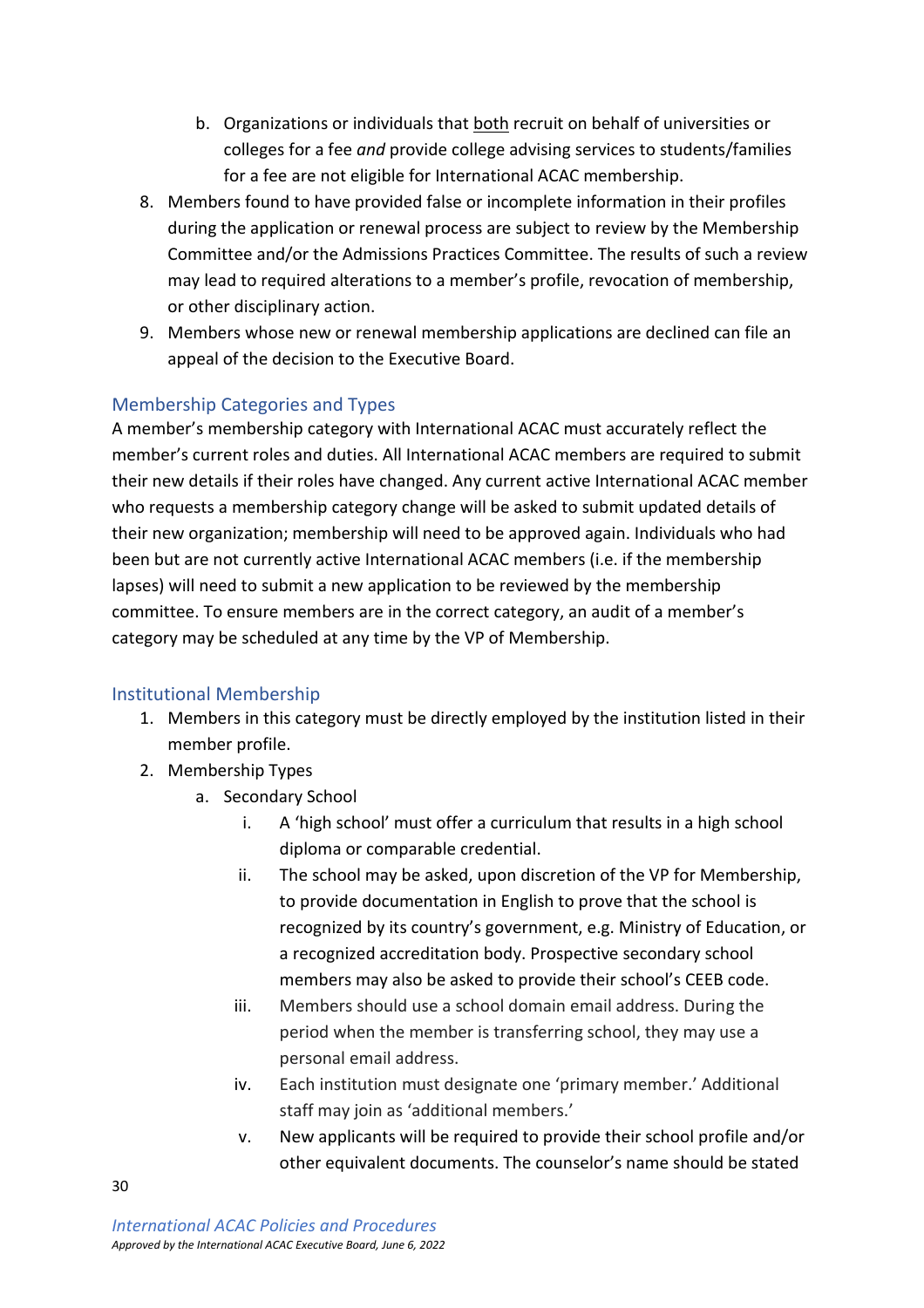clearly on the school profile and/or the school's official website. If this is not available, applicants will be required to provide a letter of employment from their headmaster or head of school.

- b. Post-secondary
	- i. A "post-secondary' can be defined as:
		- 1. An accredited undergraduate degree or diploma granting college or university.
		- 2. An accredited college or university campus that has its own distinct admissions office rather than a centralized recruiting process.
		- 3. Each institution must designate one 'primary member.' Additional staff may join as 'additional members.
	- ii. For-profit colleges and universities are not eligible for membership in International ACAC.
	- iii. Each institution must designate one 'primary member.' Additional staff may join as 'additional members.

### <span id="page-30-0"></span>Organizational Membership

- 1. For-Profit Organizations
	- a. Companies with more than three employees (including part-time, full-time, and freelance) who gain profit by their services will be designated as forprofit organizations.
	- b. The work of the entire organization is taken into account when determining eligibility for membership.
	- c. A for-profit organization must demonstrate at least 3 years of operations.
	- d. Each organization must designate one 'primary member.' Additional staff may join as 'additional members.'
- 2. Non-Profit Organizations
	- a. Non-profit organization shall be defined as a corporation or association that conducts business for the benefit of the general public without shareholders and without a profit motive.
	- b. Non-profit organizations should be recognized within their state or national system as a non-profit (equivalent of the 501 (c) 3 in the United States).
	- c. The work of the entire organization is taken into account when determining eligibility for membership.
	- d. A non-profit organization should demonstrate at least 3 years of operations. At the discretion of the VP for membership, a non-profit organization may be recommended for membership with mentor support where evidence or length of operations is insufficient and the purpose of the organization is to support an underserved community.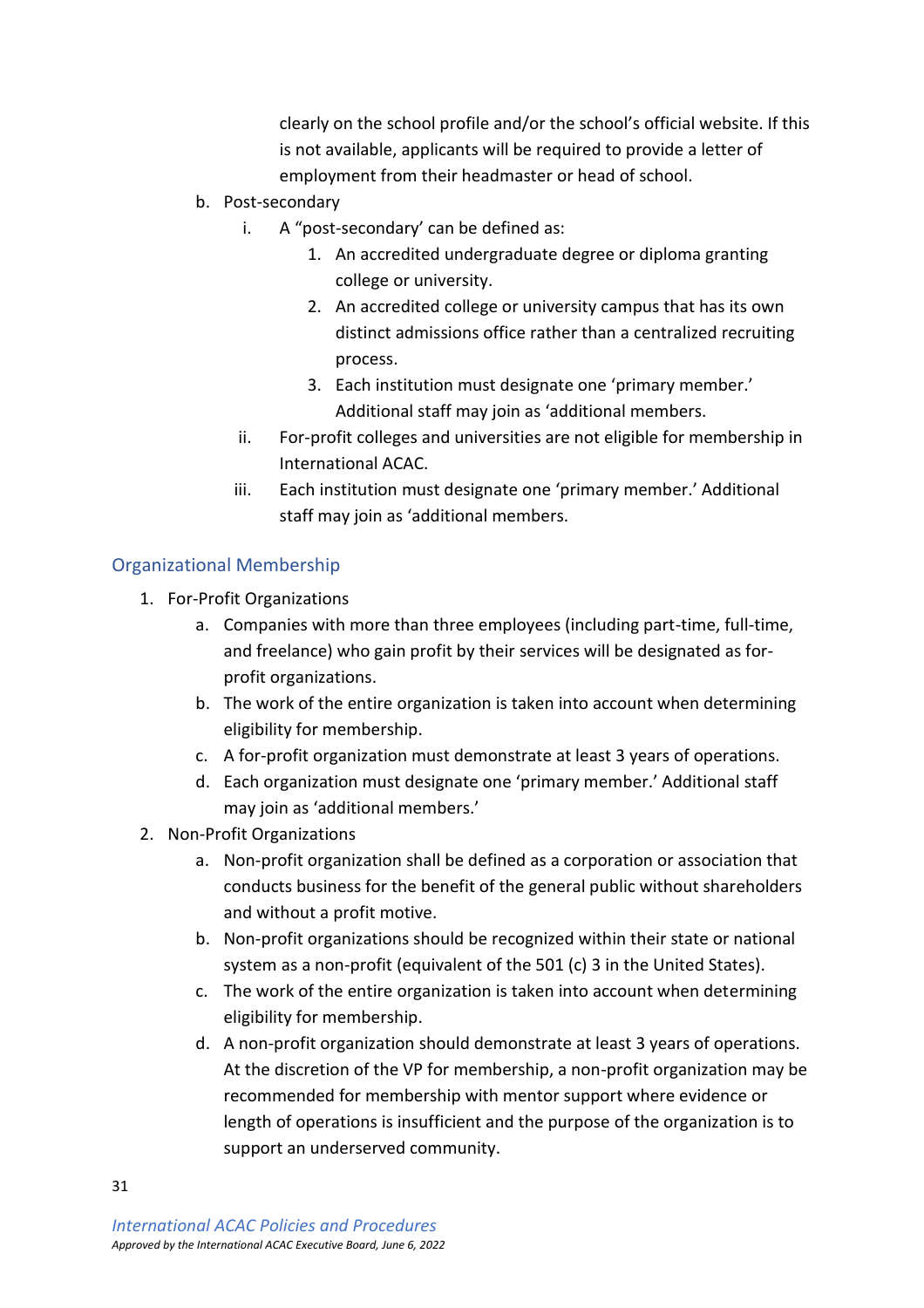- e. Each organization must designate one 'primary member.' Additional staff may join as 'additional members.'
- 3. Community-Based Organizations
	- a. Organizations whose primary function is to provide pro-bono college counseling services directly to students. The students they serve should have limited opportunities to access information about higher education and be located in a specific geographic zone.

### <span id="page-31-0"></span>Individual Membership

- 1. Individual
	- a. Independent Educational Consultants (IEC) applying for this category must provide literature or website links with relevant information and may be asked to submit a description of the college counselling services they provide.
	- b. Persons registered as voting members of NACAC or members of CIS in the Independent Educational Consultants category are eligible as Individual Members of International ACAC, regardless of company size.
	- c. Small For-Profit Organizations
		- i. Members in this category should work independently or in a small company with three or fewer employees (including part-time, fulltime, and freelance).
- 2. Retired
	- a. Members in this category should have previously been engaged in the international admissions industry for a minimum of 10 years.
	- b. Members in this category should not be consistently employed in the international admissions industry in either a part-time or a full-time role.
	- c. Members in this category may take part in periodic consulting or freelance work within the industry, though any term of such income should be limited to no more than a year.
- 3. Student
	- a. Members in this category should be enrolled in, or recently graduated from, an accredited graduate program and will be approved for membership for up to two years.
	- b. Members in this category should be engaged in graduate studies related to international university admissions.
	- c. Applicants may be asked to submit an official transcript or other documentation in support of their graduate program enrollment.

### <span id="page-31-1"></span>Voting Status

1. Eligibility for voting membership and the privileges of voting membership are outlined in the International ACAC bylaws.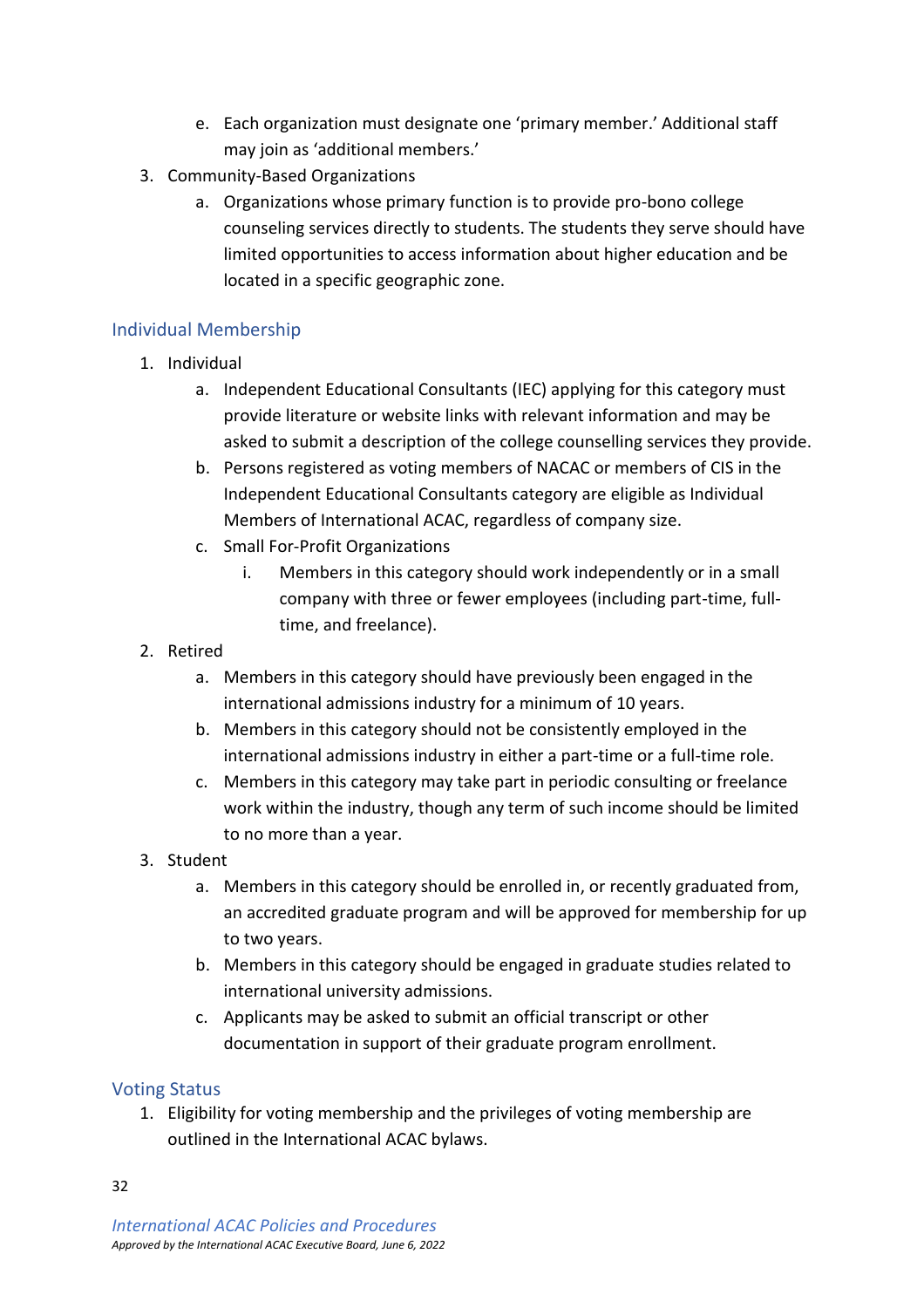- 2. Members will be asked to indicate their individual voting eligibility during the application and renewal process.
- 3. Voting membership is extended to:
	- a. Institutional members located outside of the United States and its territories.
	- b. Institutional members located within the United States who
		- i. Perform the majority of their duties outside of the United States and its territories and
		- ii. Are not voting members of another NACAC affiliate.
	- c. Organizational members employed by non-profit organizations located outside of the United States and its territories.
	- d. Organizational members employed by non-profit organizations within the United States who
		- i. Perform the majority of their duties outside of the United States and its territories and
		- ii. Are not voting members of another NACAC affiliate.
	- e. Individual members located outside of the United States and its territories
	- f. Individual members located within the United States who
		- i. Perform the majority of their duties outside of the United States and its territories and
		- ii. Are not voting members of another NACAC affiliate.
	- g. Retired members who are not voting members of another NACAC affiliate.
- 4. Non-voting membership is extended to:
	- a. Institutional members located within the United States who perform the majority of their duties inside of the United States and its territories or are voting members of another NACAC affiliate.
	- b. For Profit Organizational members.
	- c. Non-profit Organizational members within the United States who perform the majority of their duties inside of the United States and its territories or are voting member of another NACAC affiliate.
	- d. Individual members located within the United States who perform the majority of their duties inside the United States and its territories or are voting members of another NACAC affiliate.
	- e. Student members.

# <span id="page-32-0"></span>Membership Criteria

- 1. All members must:
	- a. Abide by the bylaws and policies of International ACAC
	- b. Abide by the NACAC's Guide to Ethical Practice in College Admission (GEP)
	- c. Abide by International ACAC membership standards
	- d. Complete a membership application fully and accurately at the initiation of membership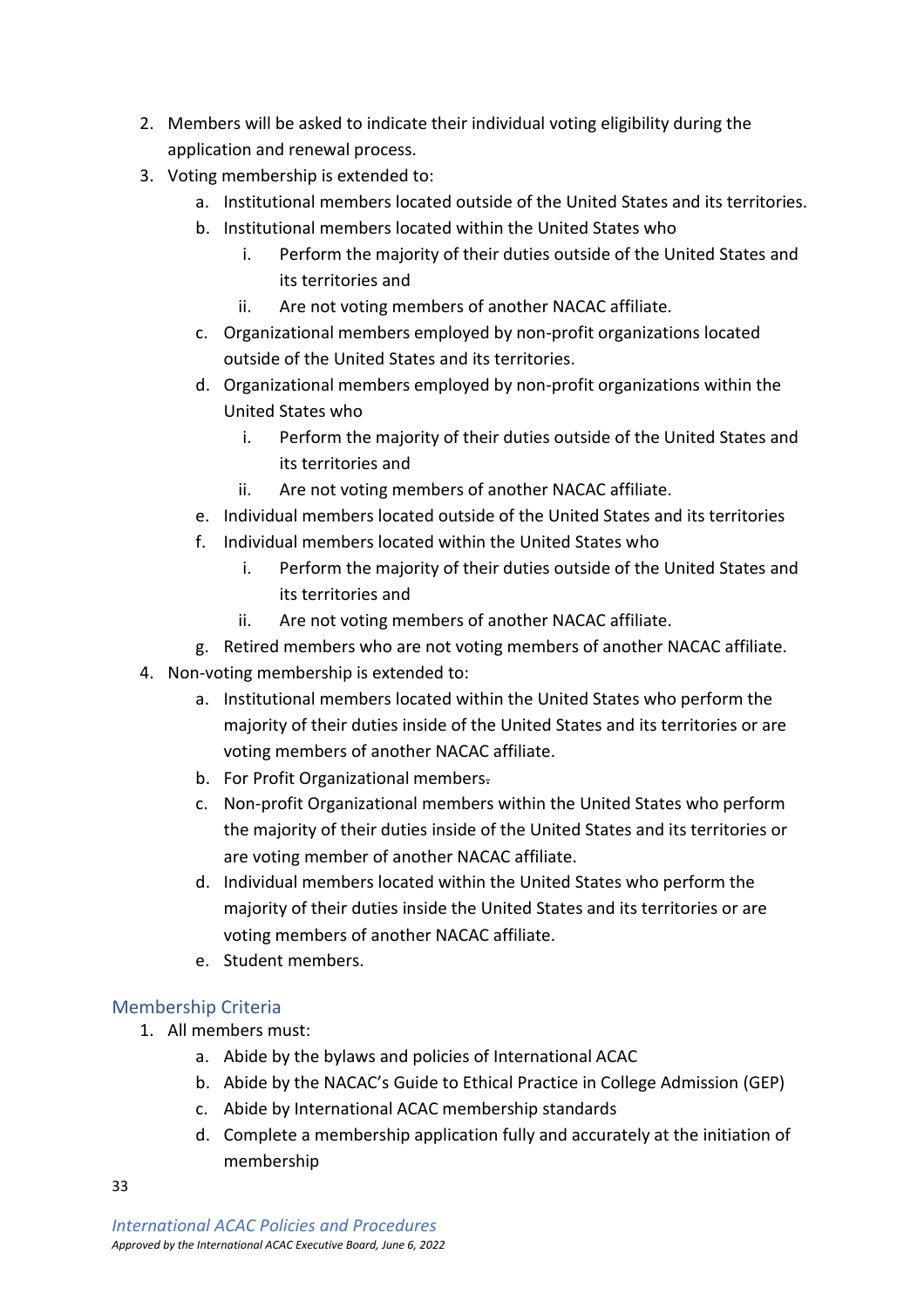- e. Complete annual renewal forms fully and accurately
- 2. Organizational and Individual Members must submit a reference from an active International ACAC's member. The vetting team will reserve the right to ask for additional referees should they require more information during the vetting process.
- 3. International ACAC members are reminded to represent their current membership category at any International ACAC associated conferences or Regional Institutes. A member who is registered in one category will not be able to represent any other membership category at any International ACAC associated conferences or Regional Institutes.
- 4. All members are encouraged to join NACAC and, when appropriate, indicate International ACAC as their designated affiliate.

### <span id="page-33-0"></span>The Membership Year

- 1. The membership cycle is tied to the calendar year.
- 2. All member accounts expire on January 15 of each year.
- 3. New member applications and renewal requests for the upcoming year will become available by November 1 of the preceding year.
- 4. New member applications and renewal requests will be accepted and approved through September of each year.
- 5. New memberships beginning after September 1 will expire Dec. 31 of the following year.

### <span id="page-33-1"></span>Membership Applications and Renewals

- 1. Complete new institutional membership applications will be reviewed by the Membership Committee within two weeks of submission.
	- 1. For Individual and Organization Applications only The Membership Committee will aim to make a decision on an application within two to four weeks.
- 2. Applicants for new membership are expected to respond to any additional questions or requests for information deemed necessary by the Membership Committee.
- 3. Active members should renew at the end of each calendar year to prevent a lapse in membership.
- 4. Renewals that necessitate a change in member category are subject to review by the Membership Committee.
- 5. Applicants from existing for-profit organizations may be asked, at the discretion of the VP for Membership, to submit a letter of reference from an active institutional member of International ACAC as part of their membership application review.
- 6. Where the Membership Committee considers that individuals, new, or start-up organizations have not demonstrated sufficient experience or evidence of operations to qualify for International ACAC membership, they may be asked to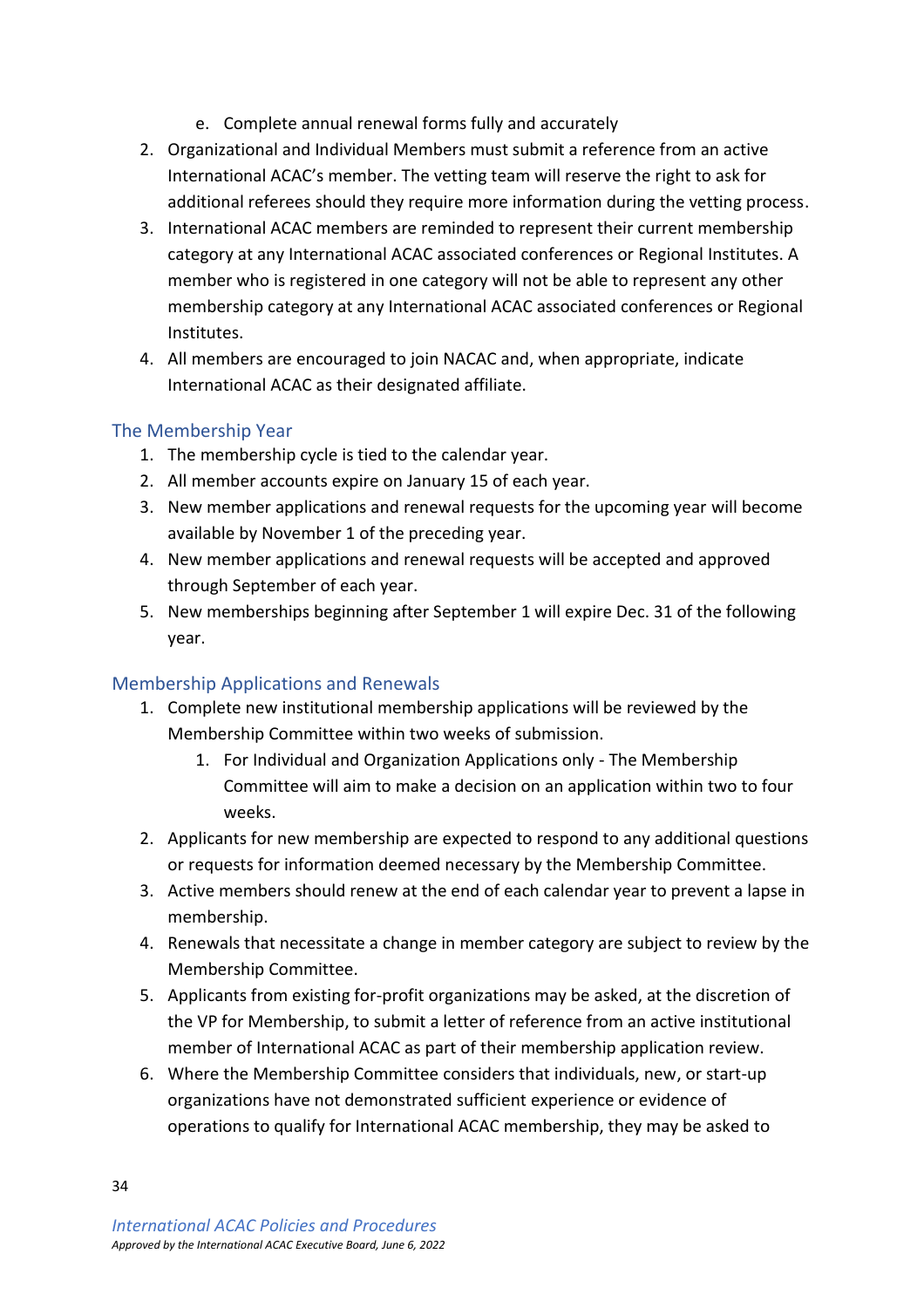reapply after six months to one year of further operation with updated information on their organization, partnerships, and scope of work.

1. Applicants for Student membership may use a current professor or the instructor in charge of their program as a reference for their application.

### <span id="page-34-0"></span>Membership Dues

- 1. Member benefits will begin once a member application is approved and dues have been paid.
- 2. International ACAC reserves the right to cancel membership if dues remain unpaid for more than 30 days after renewal or approval.
- 3. Members who change categories during the year due to a shift in employment may be asked to submit additional dues when appropriate.
- 4. Transfer of dues:
	- 1. If a member in the institutional or organizational category was sponsored financially by an employer, that institution or organization has the option of transferring membership dues from one staff member to another over the course of a membership year.
	- 2. The member whose dues are being transferred will be made inactive unless their dues are paid in full.
- 5. Additional credit card transactions necessitated by member error may be subject to a processing fee.

### <span id="page-34-1"></span>Membership Standards

- 1. All members of International ACAC must agree to follow the NACAC's Guide to Ethical Practice in College Admission.
- 2. International ACAC is committed to bringing diversity to our organization and we seek to provide an environment in which diverse participants may learn, network and enjoy the company of colleagues in an environment of mutual human respect.
- 3. Members are expected to conduct themselves in a professional and respectful manner.
- 4. Failure to adhere to these expectations may result in exclusion from future events, revocation of membership, or other disciplinary action, as outlined in General Membership Policies, Section 2.

### <span id="page-34-2"></span>Membership Directory

1. International ACAC maintains a membership directory (hosted on the Association's website) for the use of its members. Members are responsible for maintaining the accuracy of their own membership profile.

2. Information in the directory is meant for individual use by current members only. Members are asked not to create mailing lists for their institutions or organizations to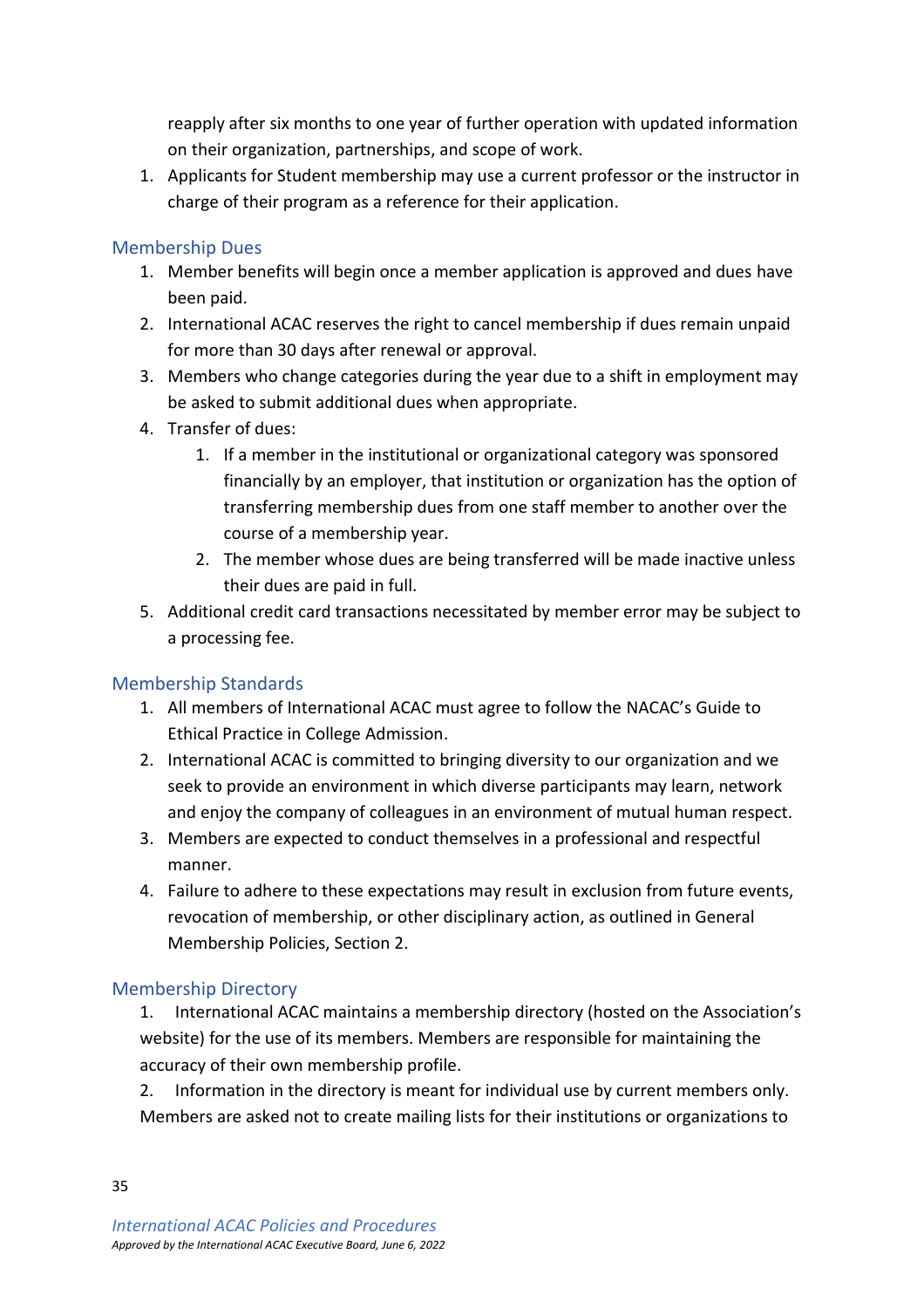send unsolicited or mass emails to members. Failure to adhere to this directory use policy could result in disciplinary action, at the discretion of the Executive Board.

3. Exhibitors at the annual summer conference will receive a mailing list of conference attendees, minus those members who have opted out, to be used one time prior to the conference.

### <span id="page-35-0"></span>Logo Use

1. International ACAC members in good standing may display the International ACAC logo on their websites, business cards, and promotional materials.

2. Members may state they are members of International ACAC. They may not purport to hold any additional relationships with International ACAC such as being approved by or a partner of International ACAC.

- 3. The International ACAC logo may not be altered.
- 4. If membership lapses, the logo must be removed from all materials.
- 5. Any violations of the Logo Use Policy will be directed to the Vice President for Membership for investigation and resolution.

# <span id="page-35-1"></span>Governance and Nominating Policies

### <span id="page-35-2"></span>**Responsibility**

The Governance and Nominating Committee (GNC) is responsible for reviewing all governing documents, related policies, and recommended amendments. The committee shall review eligibility for Delegates to the NACAC Assembly and officers and forward a slate of nominees for annual elections. The GNC will verify the veracity of election results. All reports will be presented to the Executive Board for approval.

### <span id="page-35-3"></span>Committee Structure

The committee shall be chaired by the immediate Past President and all committee members are selected annually by the Chairperson. The GNC is comprised of individuals from the following areas:

- 1. Past-President (Current)—Chair,
- 2. Author of the most recent version of the Bylaws (Generally a recent Past-President),
- 3. Assembly Delegate (1),
- 4. International ACAC member serving as a Vice President on the Board of Directors (1),
- 5. At-Large International ACAC members selected by the standard process for Committee selection (at least 5),
- 6. International ACAC President-Elect (Ex-officio),
- 7. International ACAC Executive Director (Ex-officio)

The Executive Board must approve the GNC at or before the annual NACAC conference.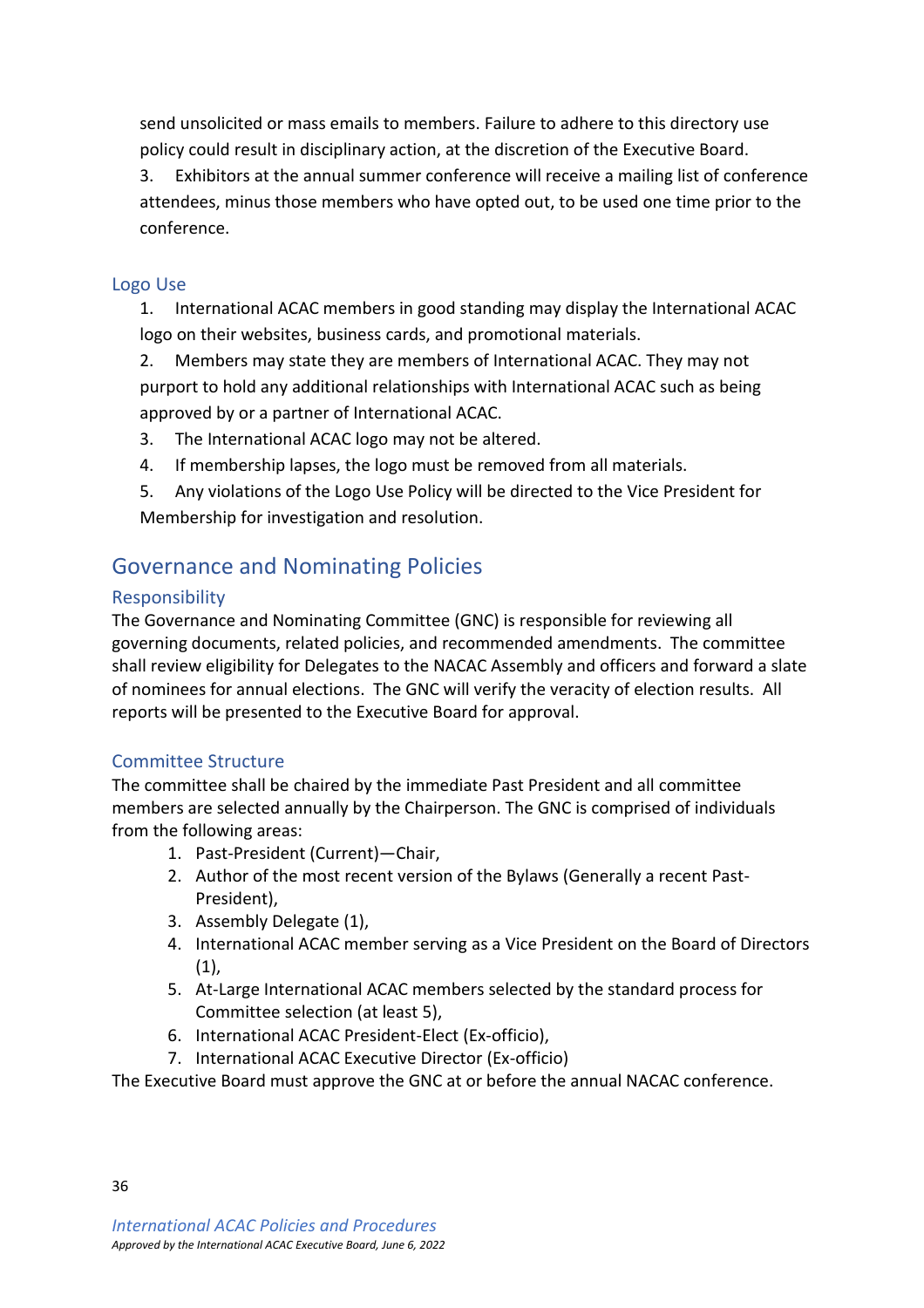*Time Commitment: NACAC Conference (3-5 hours), International ACAC Conference (3-5 hours), Elections and Awards planning and preparation time (3-8 hours per week for 2-3 weeks).*

### <span id="page-36-0"></span>Election

- 1. The GNC shall present to the Executive Board a slate of one or more nominees for each elected position to be filled. Whenever possible, the GNC shall make every effort to provide geographic and institutional balance, which roughly parallels the geographic and institutional diversity of International ACAC's voting membership.
- 2. The GNC may structure the slate in such a way that allows the membership to vote for candidates that meet the geographic and institutional balance of International ACAC's voting membership and/or that addresses the current needs of the Association, as outlined in the International ACAC By-Laws.
	- a. The Executive Board approves the final slate of candidates.
- 3. Elections must be completed annually by March 30 and shall be conducted by electronic ballot. All voting International ACAC members are eligible to vote for President-Elect and Vice President Nominees. Only voting NACAC members who list International ACAC as their affiliate of record may vote or Delegates to the NACAC Assembly.

# <span id="page-36-1"></span>Social Media Policies

International ACAC's social media outlets are designed to be forums through which members can voice questions and concerns and post announcements of interest to all page members.

As members use the social media outlets, particularly the International ACAC Facebook community, they are asked:

- 1. To be mindful:
	- a. Is the post or comment helpful for all?
	- b. Is the post or comment relevant to the university application process for counselors and university members?
	- c. Is the post non-self-promotional in nature? The selling or promotion of goods or products by for-profit organizations is prohibited.
- 2. To be respectful:
	- a. Make room for others; everyone has a right to be heard.
	- b. Interacting on social media can be time-consuming for posters and readers. Please keep posts concise and to the point.
	- c. If comments and discussion are more relevant to specific members, rather than the community's membership. Please consider private messaging or emailing.
- 3. To be positive and truthful:
	- a. When posting or commenting, please limit information that might spread rumors or cannot be supported by facts.
	- b. Ask yourself, "will this post help our students?"